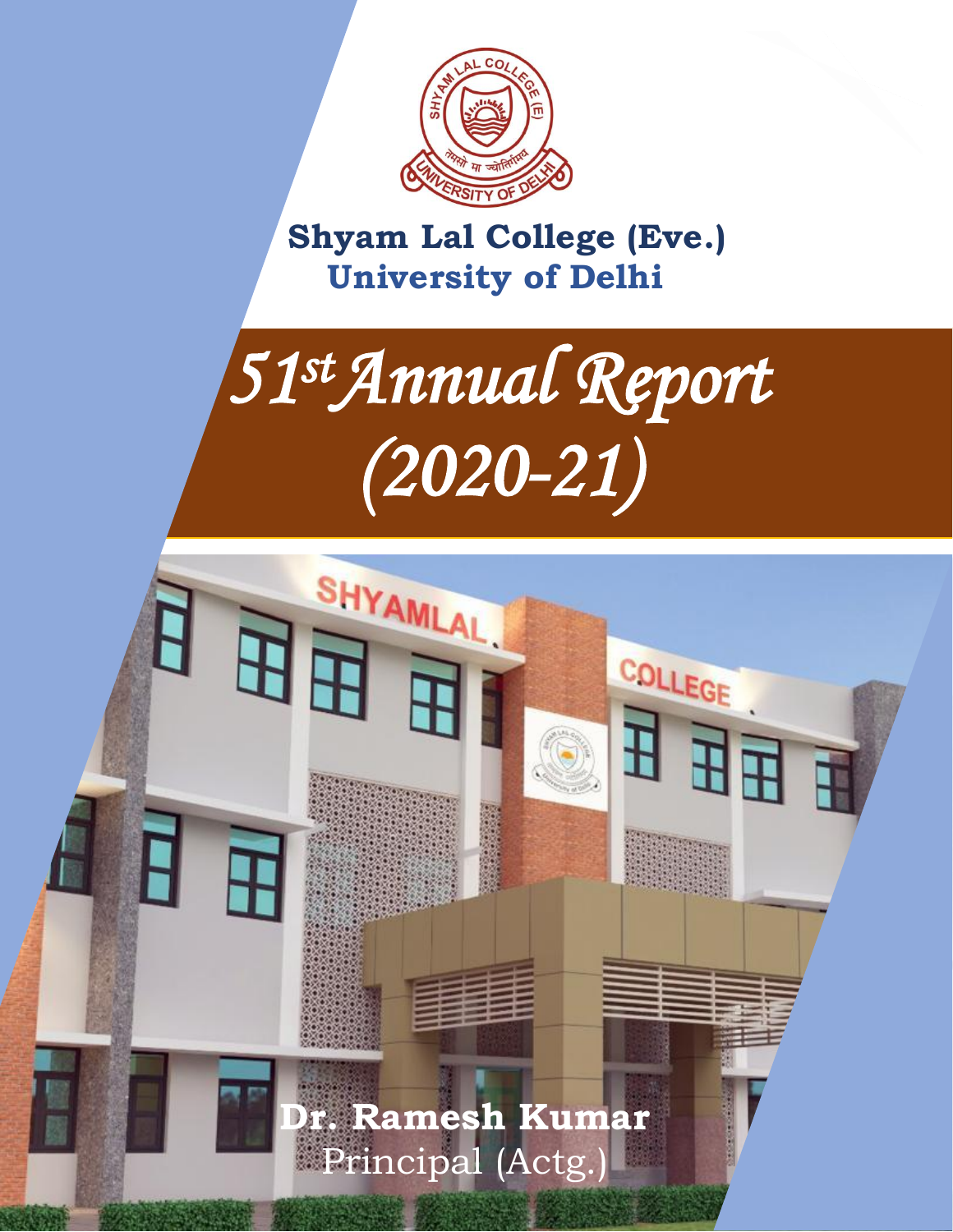# **ANNUAL REPORT (2020-21)**

Esteemed Chief Guest **Prof. Balaram Pani**, Dean of Colleges, University of Delhi, Guests of Honour **Sh. Harshit Mishra**, Deputy Secretary & Advisor on Education, Niti Aayog, Government of India and Dr. J. K. Tripathi, Joint Secretary, University Grants Commission and Hon'ble Chairperson Governing Body, Madam Savita Gupta, other respected members of Governing Body of the College, distinguished Faculty members, parents and my dear students:

On behalf of the staff and students of Shyam Lal College (E), I take this opportunity with immense pleasure in welcoming you all on the occasion of **51st Annual Day & Prize Distribution Function** of our college.

I am extremely privileged and honoured to welcome, **Smt. Savita Gupta**, **Hon'ble Chairperson**, Governing Body Shyam Lal College, my dear colleagues, parents and students.

Our college was founded in sixties by Late Padmashri Lala Shyam Lal Gupta, founder of the college, Member, Rajya Sabha and an eminent entrepreneur, the college has marched ahead since its inception. Shyam Lal College (Evening) is a constituent college of University of Delhi imparting higher education in Commerce, Humanities and social sciences for almost five decades.

As we reflect upon the past year, I feel very proud standing here and extending the detail of activities, publications, performances, awards and honour/achievements of the staff and students of the college.

Now, as Principal of this college, I present before you the Annual Report on the activities and achievements of the college during the academic year 2020-2021.

## **ACADEMIC RESULTS**

The reputation of an educational institution is based largely upon the performance of its students. I am pleased to report that we have recorded 99.47%, 99.32% & 90.71% result in B.Com. I, II & III Year respectively, 98.39%, 100% & 97.22% result in B.Com.(H) I, II & III Year respectively, 98.48%, 99.09% & 87.01% result in B.A. Prog. I, II & III Year respectively. 100%, 100% & 78.26% result in B.A. (H) Economics I, II & III Year respectively, 100%, 100% & 95.83% result in B.A. (H) Hindi I, II & III Year respectively, 96.15%, 100%& 97.30% result in B.A. (H) Political Science I, II & III Year respectively.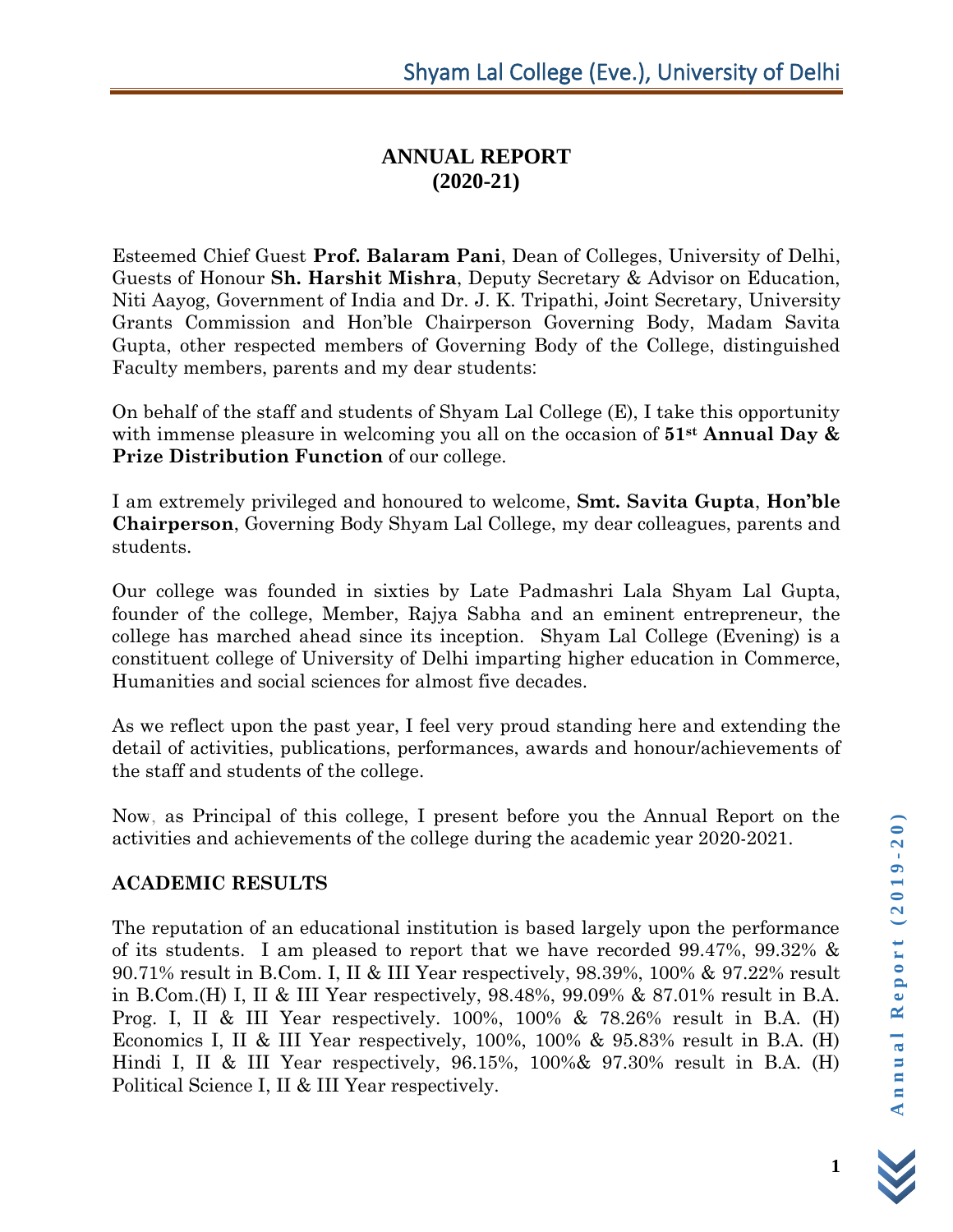## **INTERNAL QUALITY ASSURANCE CELL (IQAC)**

In its ongoing pursuit of ensuring quality at institutional level, IQAC under Dr. Kumar Prashant, Coordinator, during the academic session 2020-21 organized various programmes in the college.

Promotion of Assistant Professors from Level 1 & 2 and Associate Professors of all the departments was undertaken by the IQAC during the year.

Apart from these events, an XXII Annual International Conference on the theme of "\$ Five Trillion Economy: The Way Ahead" was organized (online) in collaboration with DSPSR (Affiliated to GGSIP University, New Delhi), Slovak University of Agriculture in Nitra, Sri Aurobindo College (E), University of Delhi; Rotary Club of Delhi Maurya; and Divine International Group of Institutions, Gwalior on January 9-10, 2021.

## **INFRASTRUCTURE**

Revamping infrastructure is an ongoing process. Furthermore, to report during this academic year, the following infrastructure facilities are added:

- Old Computer Lab. was upgraded and is now equipped with 50 Laptops and 17 Desktops with wi-fi connectivity.
- Sanitizing machines were installed at different requisite places at the College campus ensuring safety of one and all from Covid-19 pandemic.

# **ACADEMIC PRIZES & SCHOLARSHIP SCHEMES**

Academic Prizes are awarded to the students on the basis of their results in the annual examinations by the college at the annual function. In addition to this, following memorial cash prizes are also awarded: -

- Shri Sunder Lal Rohatgi & Smt. Roopwati Rohatgi Memorial Prizes: Three prizes of Rs.250/- each to be awarded annually to the toppers of final year students of B.Com (H), B.Com and B.A. Programme. These prizes were instituted by Late Sh. B.B. Rohatgi in the fond memory of his parents.
- Km. Kanika Gupta Memorial Prizes: The prizes are of the value of Rs.250/ each given to the students securing highest marks in B.Com (Hons.) I and II year examinations. These prizes are instituted by Dr. R.L. Gupta of the Department of Commerce, in the loving memory of his daughter, Km. Kanika Gupta.

**2**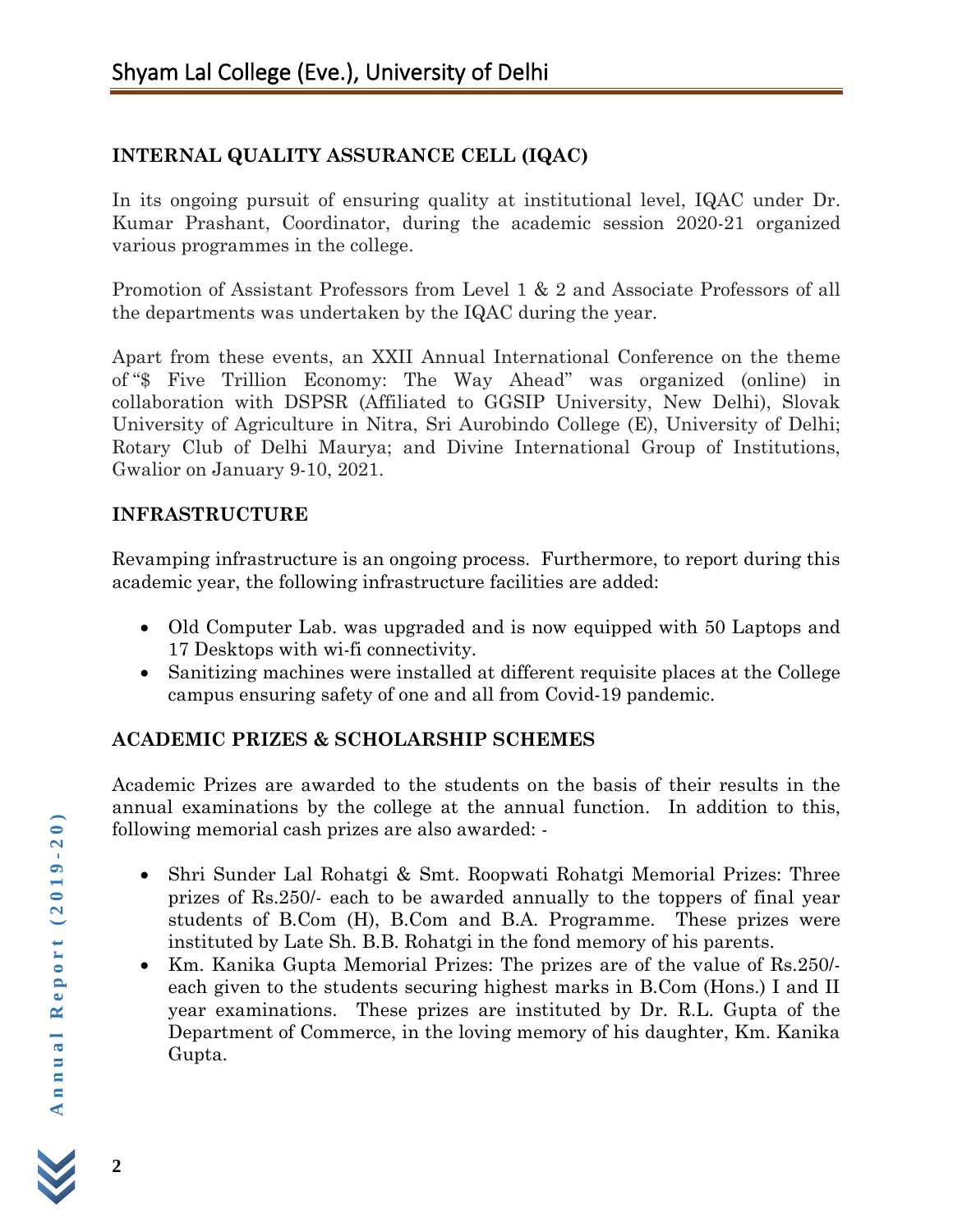- Shyam Lal Gupta Memorial Prize: A prize of Rs.11,000/- has been instituted by Shyamlal Charitable Trust in the memory of Late Padam Shri Shyamlal Gupta, the Founder of the College. This prize is given to the student who secures the highest percentage of marks in the First / Second year of any course.
- Other Delhi University Awards and Financial Assistance: There are many Awards/ Financial Assistance / Scholarship schemes which are declared by the University from time to time. Students are advised to see the Notice Board for details.
- Sports Prizes: Sports Prizes are awarded to the outstanding sports persons every year subject to attainment of the minimum standards laid down for the purpose.

#### **STUDENT OF THE YEAR AWARD**

Student of the year award is most prestigious award for the students and for the college also. It is given to the 3rd year student on the basis of his/her 3 years overall performance in the academic and co-curricular activities in and outside the college. The award is given to the student, who took name of the college to extreme heights. Last year (2019-20) due to Covid-19 pandemic, college could not give this award. But this year (2020-21), there are two students, who deserve this award because both of them got almost equal marks. The name of the students are Mr. Gagan Gaba from B.Com, 3rd Year and Mr. Sagar Pidathala from Political Science (H) 3rd Year. College wishes a best of luck to both the students for achieving the highest award of the College.

#### **FACULTY ACHIEVEMENTS**

Our faculty continued to explore newer academic heights in the current session by writing books, attending seminars, workshops, refresher courses and orientation programs as detailed below:

**Late Ms. Bharti Kumar**, Assistant Professor, Dept. of Computer Science participated in:

- One Week Faculty Development Programme on "Open Source Tools for Research" from June 08 - June 14, 2020 from Teaching Learning Centre Ramanujan College, University of Delhi, Sponsored by Ministry of Human Resource Development, Government of India, Pandit Madan Mohan Malviya National Mission on Teachers and Teaching.
- One-week (Online) Faculty Development Programme on "Online Teaching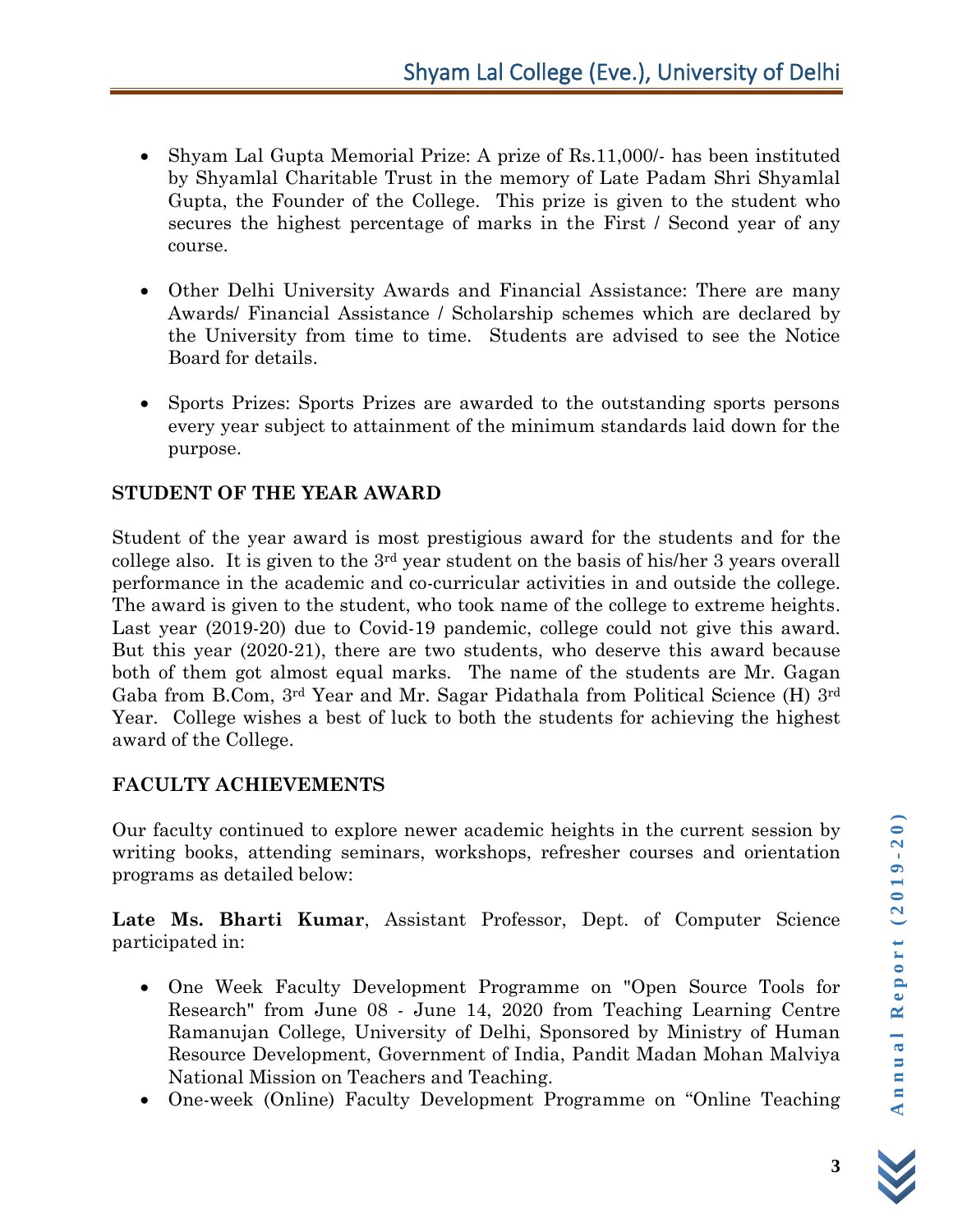Platforms" from August 10-17, 2020 organized by Computer Software and Website Committee, Shyam Lal College (Eve.), University of Delhi.

- One-week (Online) Faculty Development Programme on "Blockchain Technologies and Applications (BCT-2020)" organized by Department of Computer Science & Engineering and Information Technology, Noida from Dec 28, 2020-Jan 2, 2021.
- Faculty Development Programme on "Microsoft Teams" on 4<sup>th</sup> March, 2021 organized by Computer Software and Website Committee, Shyam Lal College (Eve.), University of Delhi in collaboration with DUCC and Microsoft.

She participated as a Resource Person in Faculty Development Programme on "Online Teaching Platforms" from August 10-17, 2020 and also delivered a lecture on "Google Meet" on 17th August, 2020 organized by Computer Software and Website Committee, Shyam Lal College (Eve.), University of Delhi.

**Dr. Ramesh Kumar**, Principal (Actg.), has published a research paper titled 'Citizenship Amendment Act, 2019 & its Discontents' in an International Multidisciplinary Quarterly Bilingual Peer Reviewed Refereed Research Journal 'Shodh Sarita' (UGC approved Care listed Journal), Vol.7, Issue-28, Oct-Dec.2020, published from Lucknow, U.P.

**Dr. Anil Kumar Rai**, Associate Professor, Dept. of Hindi has published a research paper titled 'Sant Kaviyon Ke Sikari So Kaam' in an International Multidisciplinary Research Journal 'Shodh Sarita' (UGC-Care listed), Vol.7, Issue-27, July-Sept.2020, published from Lucknow, U.P. He has published another research paper titled 'Aaj Ka Bharat Aur Tulsi Ka Samaj Darshan' in an International Research Journal 'Shodh Sanchar Bulletin' (UGC-Care listed), Vol.10, Issue 39, July-Sept.2020, published from Lucknow, U.P. His research paper titled 'Kavita Ki Zameen Par Phanishwarnath Renu' has been published in reputed Journal 'Banas Jan' (UGC-Care listed), Issue-41, Jan-March, 21, published from Delhi. Dr. Rai delivered a lecture as Main Speaker in a Webinar titled 'Puratan Bhartiya Kalaon Dwara Mahilaon Ka Kaushal Vikas' (under Mission Shakti, Govt. of U.P.) organized by Govt. Raza P.G. College, Rampur, U.P. Dr. Rai has been nominated as member of the Board of Studies, Chhatrapati Shahuji Maharaj University, Kanpur, U.P. for a period of three years.

**Dr. Ashok Kumar Yadav**, Assistant Professor, Dept. of Commerce was nominated as member on the Social Sciences Courses Admission Committee for the year 2021 by the Vice-Chancellor, University of Delhi.

**Dr. Sandhya Verma**, Assistant Professor, Dept. of Political Science has done five Faculty Development Programmes and got extension as an "Affiliated fellow" of DCRC. She is also a member of the editorial board of "Globalence" DCRC Journal.

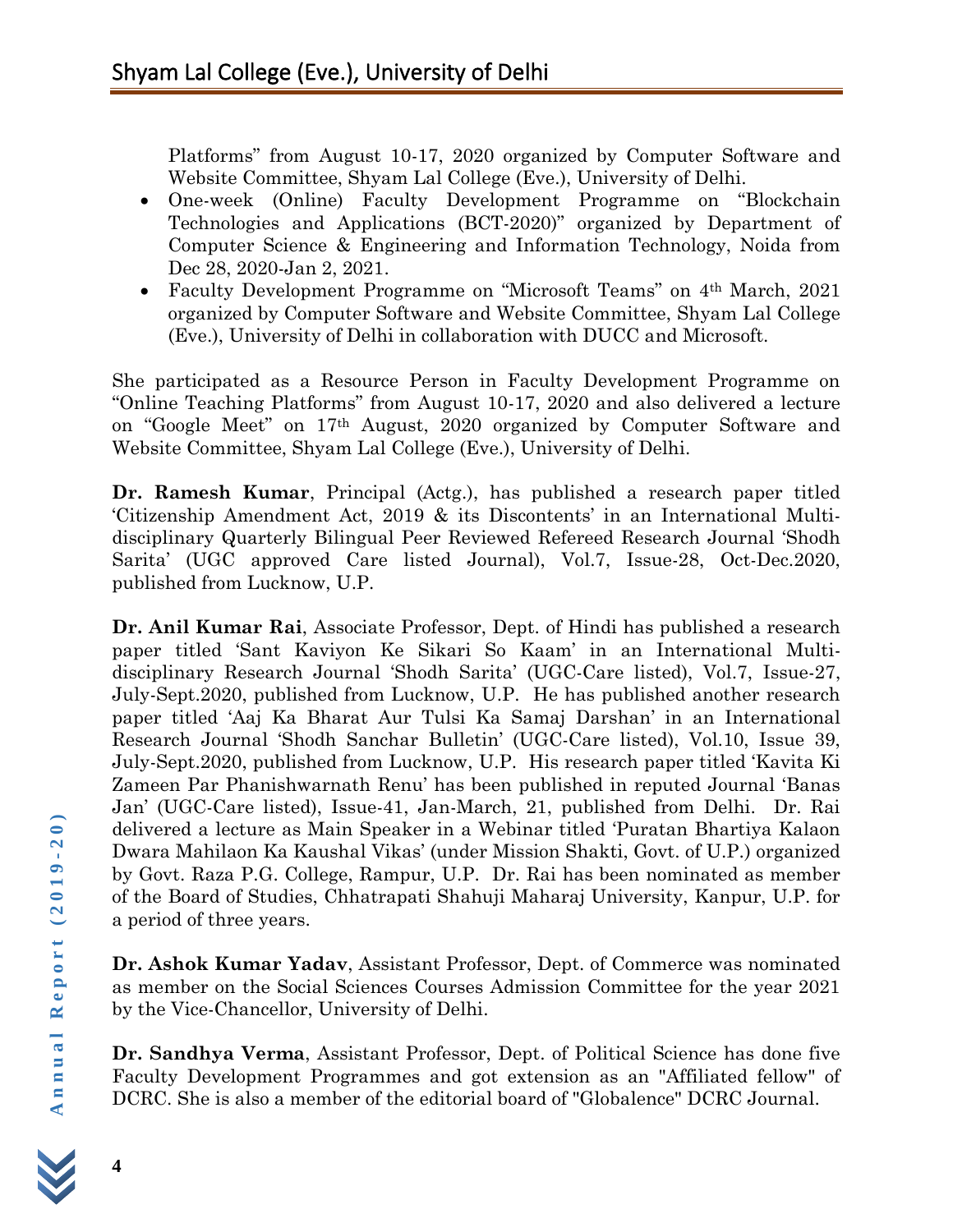**Ms. Ila Bhushan Jain**, Assistant Professor, Dept. of Political Science attended a webinar on on "Conserve Water: Need of future Generation' organised by ARSD college. She also attended three online Faculty Development Programmes organised by Teaching Learning Centre, Ramanujan College University of Delhi on 'Managing online classes and co-creating MOOCS:2.0', 'Advanced concepts for developing MOOCS and 'The contemporary issues and challenges faced by modern Jammu & Kashmir: socio cultural and political scenario.' She also participated in one week Faculty Development Programme on "Online Teaching Platforms" organised by Shyam Lal College (E), University of Delhi and delivered a lecture on 'Microsoft PPT'. She also published an article titled 'Mandatory CSR: Revisiting Trusteeship' in the Journal Aspirare: an International Journal of Commerce and Management, Vol No. 7, Sept 2020.

**Mr. Rajiv Ranjan Singh**, Assistant Professor, Dept. of Computer Science presented a paper, with his co-authors from University of Birmingham, UK, as First author on "Modelling of 802.11 4-Way Handshake Attacks and Analysis of Security Properties" in "The 16th International Workshop on Security and Trust Management" held at Guildford, UK in September 2020 which was published in Springer's Lecture Notes in Computer Science (LNCS) book series. He delivered a lecture on "Google Suite FAQ" in the FDP on "Online Teaching Platforms' organized by Shyam Lal College (E) in August 2020. The Department of Computer Science organized many webinars in coordination with IQAC of the college, career counselling sessions, and two events under the aegis of Computer Science society of SLCE, InspirITi, for its students. Mr. Singh was involved in all these activities as Coordinator.

**Dr. Sunita Saxena**, Assistant Professor, Dept. of Hindi attended two-week Faculty Development Programme (from 26th December 2020 to 9th January 2021) organized by Pandit Madan Mohan Malviya Rashtriya Shikshak evam Shikshan Mission, Adhyyan Kendra.

**Dr. Sarita**, Assistant Professor, Dept. of Hindi attended refresher course organized by UGC-HRDC, Kurukshetra University, Kurukshetra, 16-28 November, 2020. She published research paper titled 'Vashvik Mahamari Aur Sahityik Prastuti' in the Journal: Harigandha, Page No. 100,Vol. 310-311, June-July 2020 (Peer Reviewed). She also published chapter in Book viz. Ramesh Ranjak ke kavya Mein Janvadi Drishti (Ramesh Ranjak ;kaljayee Krititva), Page No. 66, Sukhda Prakashan, Delhi, 2020, ISBN: 978-81-929111-4-4. Dr. Sarita participated in following Faculty Developmet Programmes:

• 'Cinema Adhyayan Ke Vividh Aayam', Mahatma Hansraj Faculty Developmet Centre (PMMMNMTT), Hansraj College, Delhi University, September 21-27,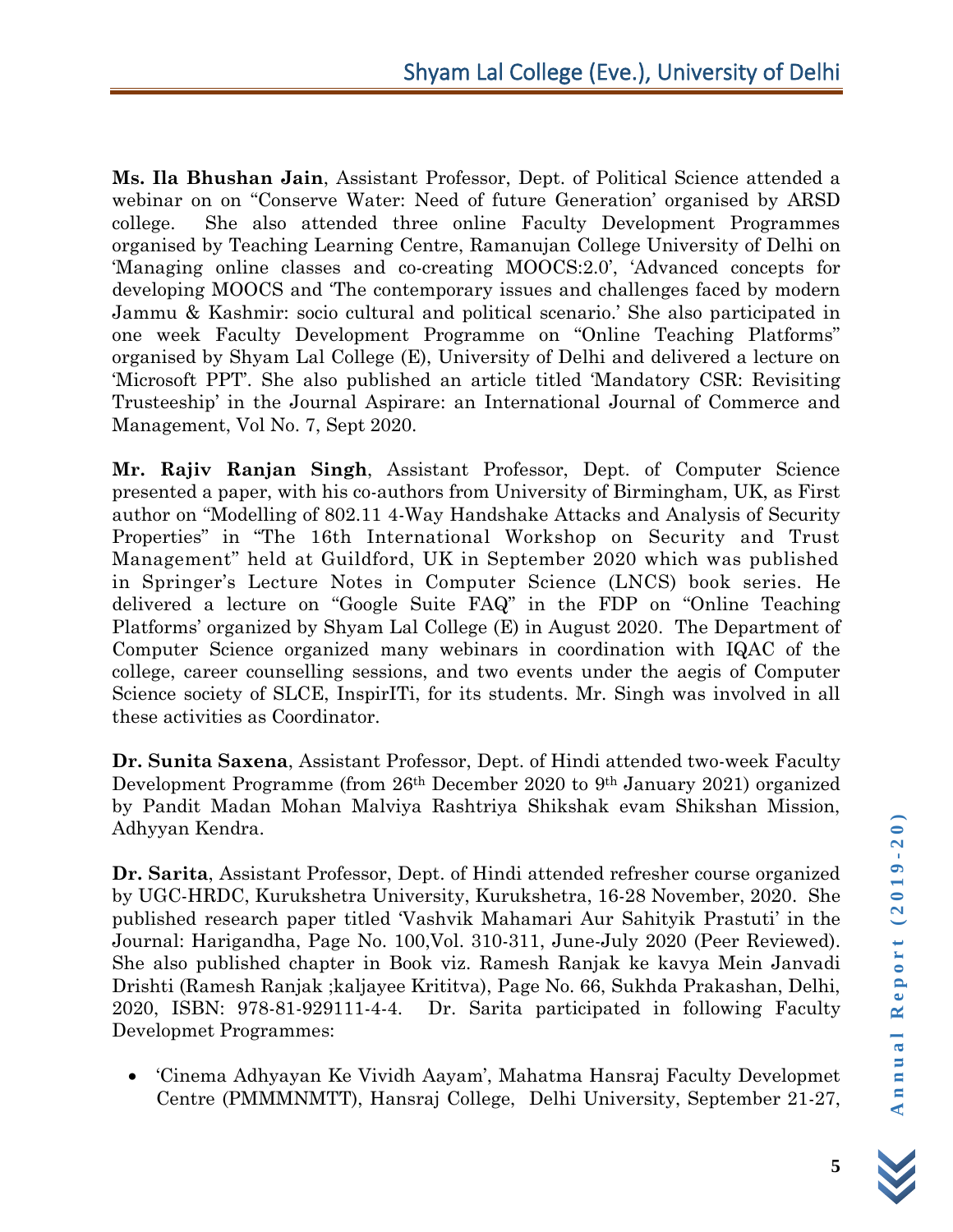2020

- 'Development of Teacher's e-kit and MOOCs in 4 Quadrant Format of e-Content', Guru Angad Dev Teaching Learning Centre (PMMMNMTT), SGTBK College. Delhi University, September 12-20, 2020
- 'Online Teaching Platforms' Shyam lal College (Eve), August 10-17, 2020
- 'Research Methodology & Process' Guru Nank Girls College,Yamuna Nagar & PGDAV College (E), Delhi University, June, 20-26, 2020
- Moocs & Moodle Based Learning Management System, Indira Gandhi Univesity, Meerpur, Rewari, June, 15-22, 2020

**Dr. Bharti**, Assistant Professor, Dept. of Mathematics participated in following Refresher / Orientation Courses / Faculty Development Programmes:

- One-week Faculty Development Programme on 'Online Teaching Platforms' organized by Computer Software and Website Committee, Shyam Lal College(Eve.), University of Delhi (August 10-17, 2020).
- Two-weeks Faculty Development Programme on 'Advanced Concepts for Developing MOOCS' organized by Teaching Learning Centre, Ramanujan College, University of Delhi sponsored by MHRD, PMMMNMTT (July 02- 17, 2020).
- One-week Faculty Development Programme on 'Open Source Tools for Research' organized by Teaching Learning Centre, Ramanujan College, University of Delhi sponsored by MHRD, PMMMNMTT (June 08-14, 2020).
- Two-weeks Faculty Development Programme on 'Managing Online Classes and Co-creating MOOCS:2.0' organized by Teaching Learning Centre, Ramanujan College, University of Delhi sponsored by MHRD, PMMMNMTT (May 18- June 03, 2020).

She delivered Lectures in following Paper / Invited Talk / in Conference / Seminar / Workshop:

- Two Lectures as Resource Person on '**Google Classroom'** in the One Week Faculty Development Programme on **'Online Teaching Platforms'** organized by Computer Software and Website Committee, Shyam Lal College(Eve.), University of Delhi (August 11, 2020).
- One Lecture as Resource Person on '**Insert Learning'** in the One Week Faculty Development Programme on **'Online Teaching Platforms'** organized by Computer Software and Website Committee, Shyam Lal College(Eve.), University of Delhi (August 16, 2020).

Dr. Bharti also participated in the following Conferences, Workshops, Seminars and Symposiums:

• 'Faculty Development Workshop on E-Learning' organized by H.R. College of Commerce and Economics, in collaboration with EdFly (May 20, 2020).

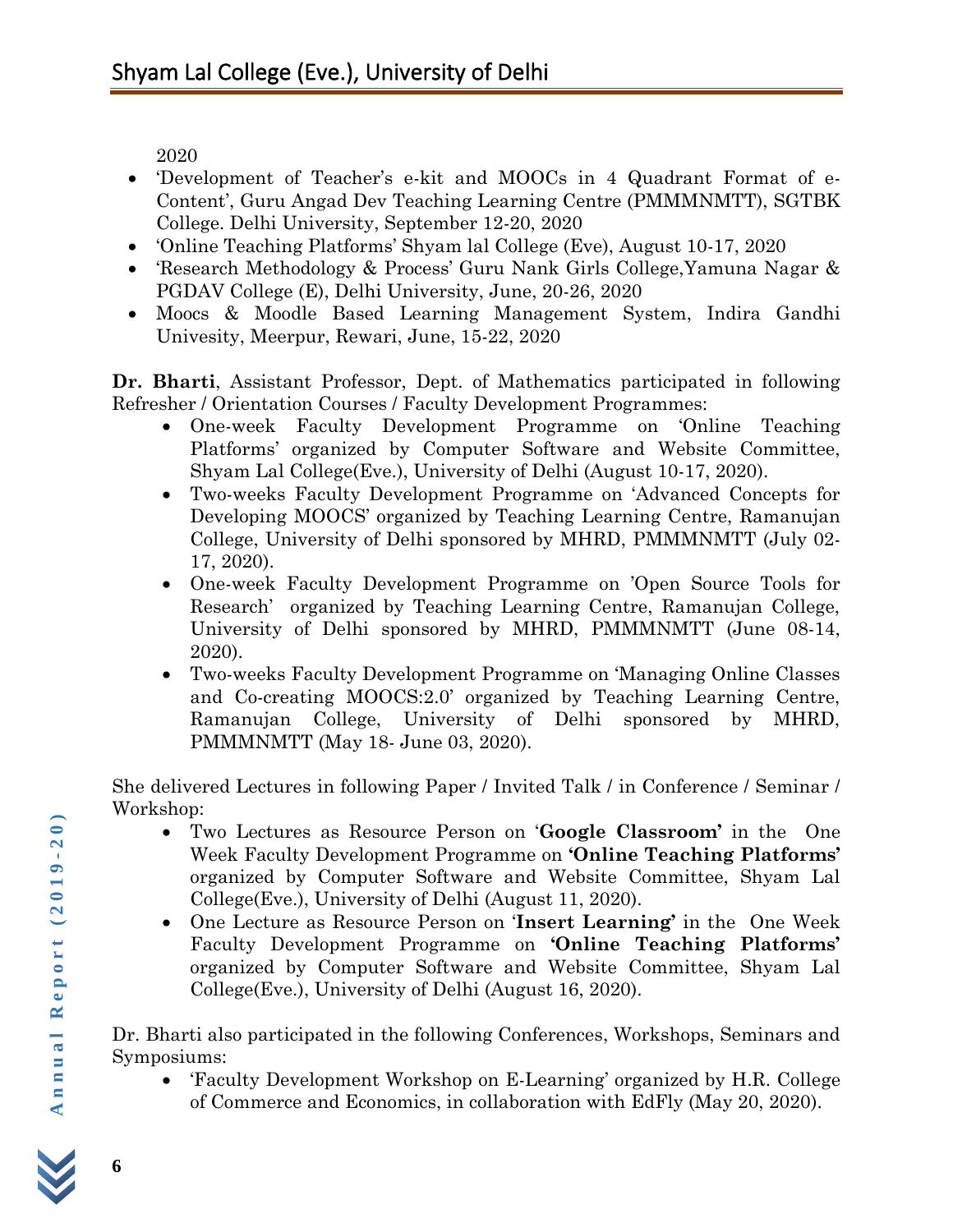- Online Quiz on 'Retouch The Knowledge Base' conducted during global lockdown due to COVID-19 pandemic by Dept. of Commerce and Mathematics of Siddharth College of Arts, Science & Commerce, Mumbai (May 22, 2020).
- Lecture on Acharya Shankar in Lecture Series on 'Bhartiye Darshan Ke Pramukh Acharya' jointly organized by Dept. of Sanskrit & Gandhi Bhavan, University of Delhi (May 23, 2020).
- Participated and secured 80% in the Online Faculty Development Programme on Basics of Research organized by IQAC, Government First Grade College, Department of Collegiate education, Govt. of Karnataka (May 26, 2020).
- National Webinar on 'Covid-19 and its Impact on Education' organized by the Department of Economics, Satyawati College, University of Delhi (May 28, 2020).
- National Webinar on 'An Analysis of Opting Old Tax Rates Regime for Financial Year 2020-21' organized by IQAC, Maharaja Agrasen College, DU (June 2, 2020).
- Participated in the International Webinar on 'Rethinking and Reinventing Educational Technologies: Present and Post Covid-19' organized by School of Education, Noida International University, Greater Noida (June 5, 2020).
- International Webinar on 'Transition to Online Learning: Ways Ahead' organized by Jagannath Institute of Education, JEMTEC, Greater Noida (June 8, 2020).
- International Webinar on 'Real Life Experiences of Cities around the World: Impacting Health, Economics, Education and Social Dislocation' organized by School of Education, Noida International University, Greater Noida (June 16, 2020).
- International Webinar on 'Quintic and Quinticated Nonlinear Oscillators' organized by Department of Civil Engineering, Poornima College of Engineering, under Matrix Project, SERB, DST, India (June 17, 2020).
- Two-days International Webinar on 'Artificial Intelligence and Machine Learning' organized by Department of Computer Science, Baba Farid College, Bathinda (July 7-8, 2020).
- Completed and scored 94/100 in the E-Quiz to create General Awareness on Health and Covid-19 organized by Kalindi College, DU in collaboration with World University Service, Delhi University Committee (July 2020).
- National Webinar on 'Financial Mathematics: Pedagogy and Career Perspectives' organized by the Department of Mathematics, Lady Shri Ram College For Women, University of Delhi (July 27-31, 2020).

**Dr. Amit Singh**, Assistant Professor, Dept. of Hindi published two research papers, one in an edited book and another one is in a Research Journal. The first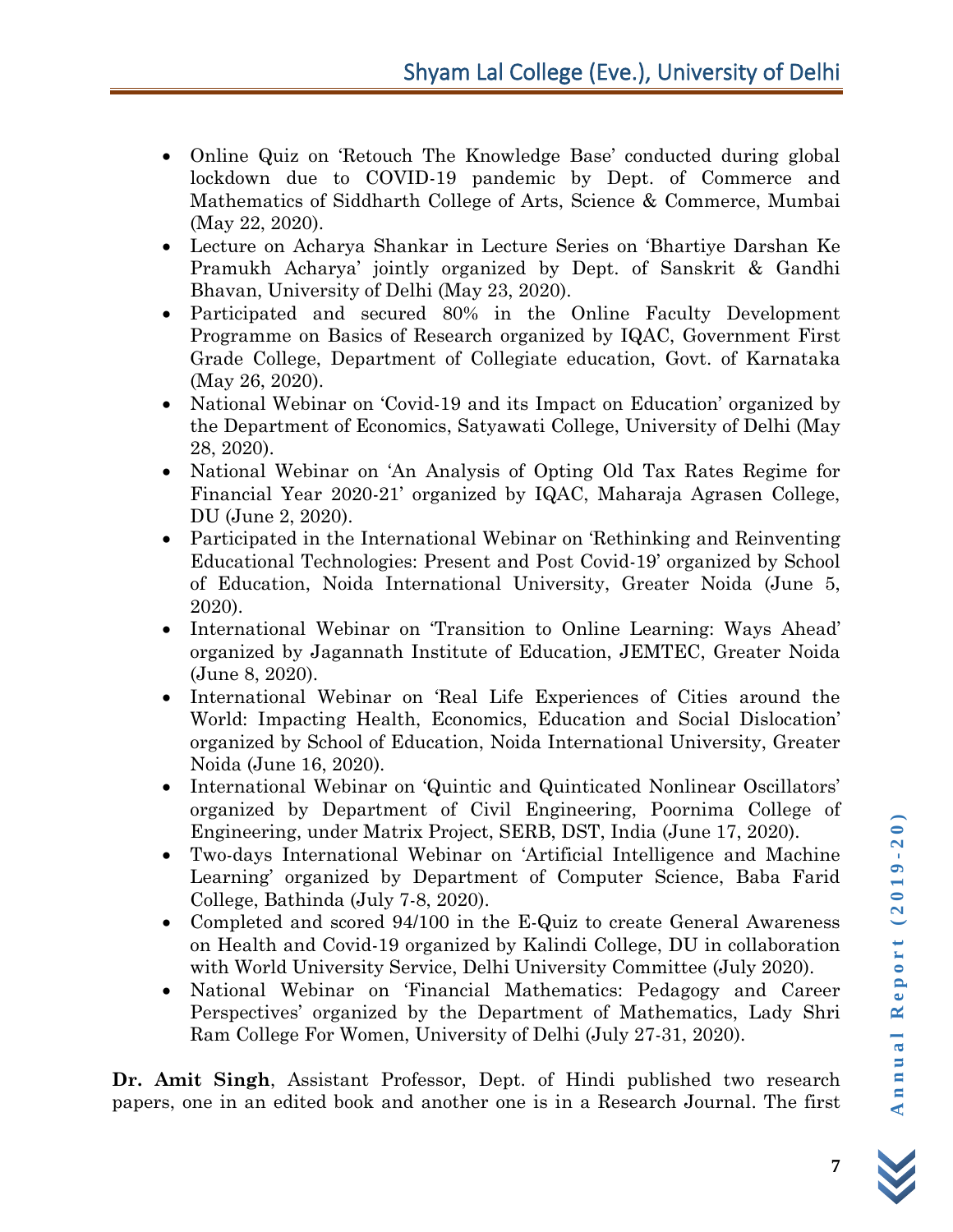Research Paper titled "Kabir ka Guru Vivek" is published in a book titled "Madhyakalin Sahitya Chintan Vividh Aayam" ISBN:978-93-88107-74-7. His second Research Paper titled "Hindi Sahitya Aur Cinema Mein Samajik Hit Aur Rashtriyata Ka Bhav" published in "Bhasha Patrika" CHD, Ministry of Education, Government of India in July-August, 2020 Special edition, ISSN-0523-1418. Dr. Singh participated in many teacher training programs during this academic session. He has successfully completed Two-weeks Interdisciplinary FDP on "Sahitya, Rajniti,media aur Baajar from July 27 to August 10, 2020 organised by TLC Ramanujan College under PMMMNMTT from December 15 to December 21, 2020. Dr. Singh completed one-week Online National Faculty Development Programme organized by GAD, Khalsa College under PMMMNMTT from December to January 9, 2021. Dr. Singh completed two-weeks Interdisciplinary Faculty Development Programme, organised by TLC, Ramanujan College under PMMMNMTT. Dr. Singh also attended a 4-week Induction/ Orientation Programme for "Faculty in Universities/Colleges/Institutes of Higher Education" from November 10 – December 9, 2020 organized by TLC, Ramanujan college under PMMMNMTT. Dr. Singh attended 10-days summer workshop on the topic "Regeneration of Indian Society in the Light of Constructive Programmes of Mahatma Gandhi" organized by Gandhi Bhawan, DU in collaboration with Gandhi Hindustani Sahitya Sabha, Raj Ghat, New Delhi. Dr. Singh during this session also participated in a three-days Workshop on "Cinema, Patrakarita Evam Vigyan Ki Takniki Shabdawali: Samasyaen Aur Samadhan" from July 11-13, 2020 organized by Commission for Scientific and Technical Terminology, DHE, MHRD, GOI hosted by Hansraj College, DU. Dr. Singh participated in a National Webinar "Vaishvik Pridrishya Mein Bhartiya Sanskriti" on May 11, 2020 organized by TLC, Ramanujan College under PMMMNMTT. Dr. Singh also delivered two Invited Lectures during this academic session. Dr. Singh delivered a Lecture on "Mahatma Gandhi ka Jivan :Vikas or Arthik Swavalamban ke sandrbh Mein" on 2nd October 2020 in a National Webinar on "Gandhi and Modern World organized by National Gandhi Museum, New Delhi .One more Lecture was delivered by Dr. Singh on the Importance of Mother Language in a webinar on International Mother Language day organized by NSS Unit Ramanujan College in collaboration of World Hindi Organisation, Delhi on February 21, 2021.Dr Singh received an Honour Certificate from Gandhi Bhawan, DU on 2nd October, 2020 for promoting Gandhian Philosophy.

**Dr. A.P. Tripathi**, Assistant Professor, Dept. of Commerce was invited to conduct a webinar on "Redefining the Need of insurance and Financial Management amidst Covid-19" by the Internal Quality Assurance Cell of A.N.S.College, Barh on June 4th 2020. He published an Article titled "Yogi Cares: Yogi as a Troubleshooter amidst the pandemic" in Uday India, New Delhi, June 2020. He was invited as a resource person in a National Webinar on 'Impact of Global Pandemic on Economic Activities & Employment' jointly organized by SHCPG College Varanasi & Khwaja Moinuddin Chishti Language University, Lucknow on September 15, 2020. Dr.

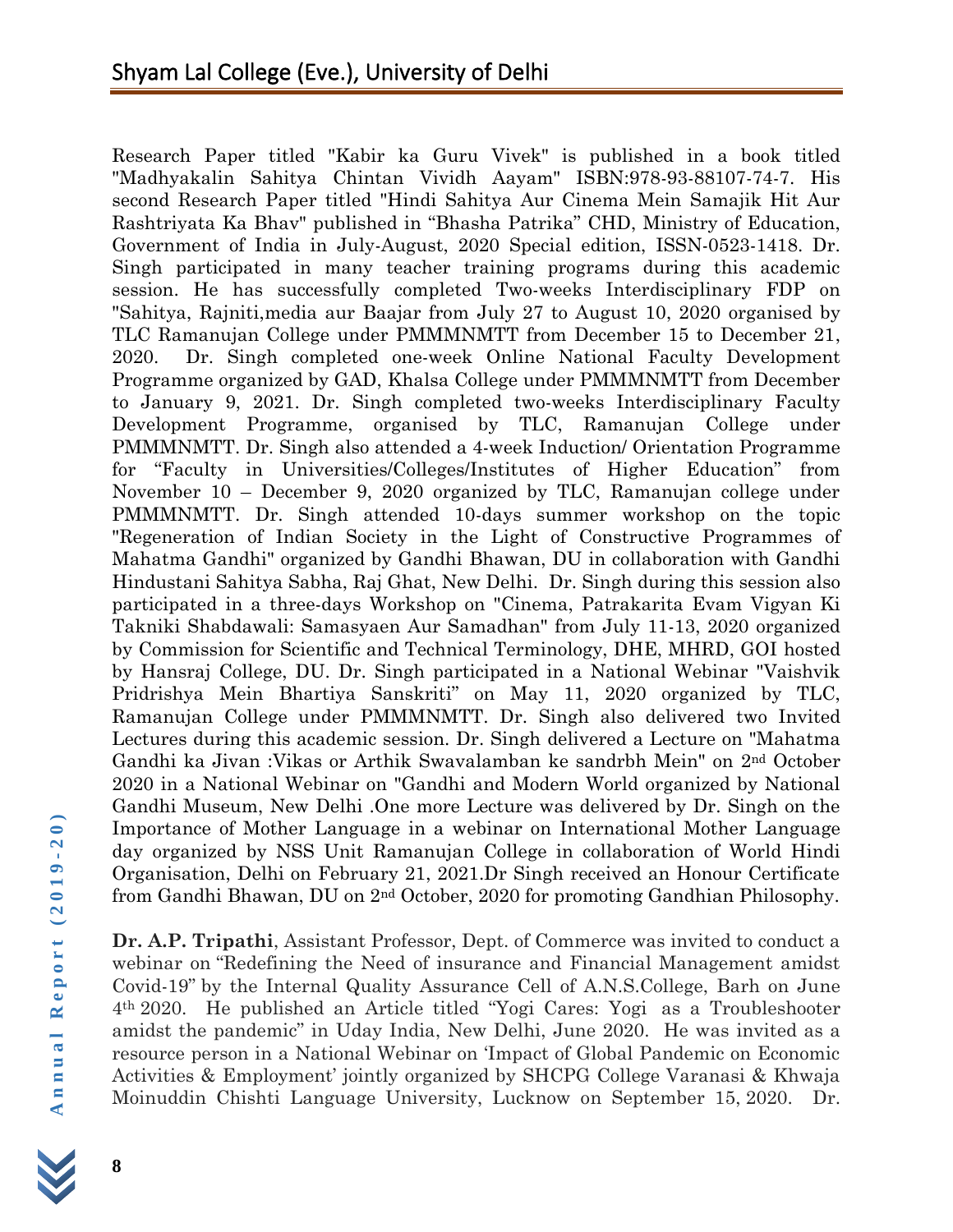Aditya authored a book titled "राजपथ पर एक सच्चा सन्यासी" on the Chief Minister of Uttar Pradesh –Yogi AdityaNath which was released by her Excellency, the Governor of Uttar Pradesh Smt. Anandi Ben Patel in October 2020. He successfully published Volume No.7 of ASPIRARE, an International Journal of Commerce & Management (Shyam Lal College (Eve.)) as Managing Editor.

**Dr. Stuti Gupta**, Assistant Professor, Dept. of Economics attended a webinar as a speaker on "Impact of COVID-19 on Indian Banking Sector", conducted by Vivekananda Institute of Professional Studies, Delhi. She also attended two online Faculty Development Programmes organised by Teaching Learning Centre, Ramanujan College, University of Delhi on 'managing online classes and co creating MOOCS:2.0' and 'advanced concepts for developing MOOCS'. She also attended a webinar on "Monetary and Fiscal Responses to COVID-19" conducted by Shivaji College, University of Delhi. She delivered lectures on Zoom and Jamboard to the participants in the One Week Faculty Development Programme on "Online Teaching Platforms" organised by Shyamlal College (E), University of Delhi. She got an article "COVID-19: An Insight into the Indian Banking Sector", published in Aspirare an International Journal of Commerce and Management.

**Dr. Vatsal Singh**, Assistant Professor, Dept. of English attended a webinar on "Impact of the Pandemic on the Metropolitan Middle Class Indian Woman " organized by IQAC and the Department of English, Jesus and Mary College, University of Delhi on June 12, 2020. She also attended a webinar titled "Online Teaching During a Pandemic" organized by the Department of English, Motilal Nehru College, University of Delhi on July 8, 2020. Dr. Vatsal attended a webinar on "Literature and Medicine: A Methodological Consideration" organized by the Department of English, Maitreyi College, University of Delhi on October 12, 2020. She participated in one week FDP on "Online Teaching Platforms" organized by Computer Software and Website Committee, Shyam Lal College (Eve.), University of Delhi, August 10-17, 2020. She also participated in one day webinar on "Stigma and the Covid Pandemic: Testimonies of Resilience, Resistance and Agency" organized by IQAC and the Department of English, Jesus and Mary College, University of Delhi on June 25, 2020.

**Dr. Neetu Gupta**, Assistant Professor, Dept. of Commerce successfully completed online ARPIT Course, Refresher course in Commerce on SWAYAM, awarded by Shri Ram College of Commerce, University of Delhi in 2020. She also completed a PG level certification course titled Banking and Financial Markets: A Risk Management Perspective from Indian Institute of Management Bangalore (IIMB) on SWAYAM in March 2021. She published a Chapter titled New India Challenge - NPAs in a book "Business Finance- The Changing Scenario" having ISBN 978-81- 949466-5-6 in March 2021. She is pursuing Online ARPIT course, a Refresher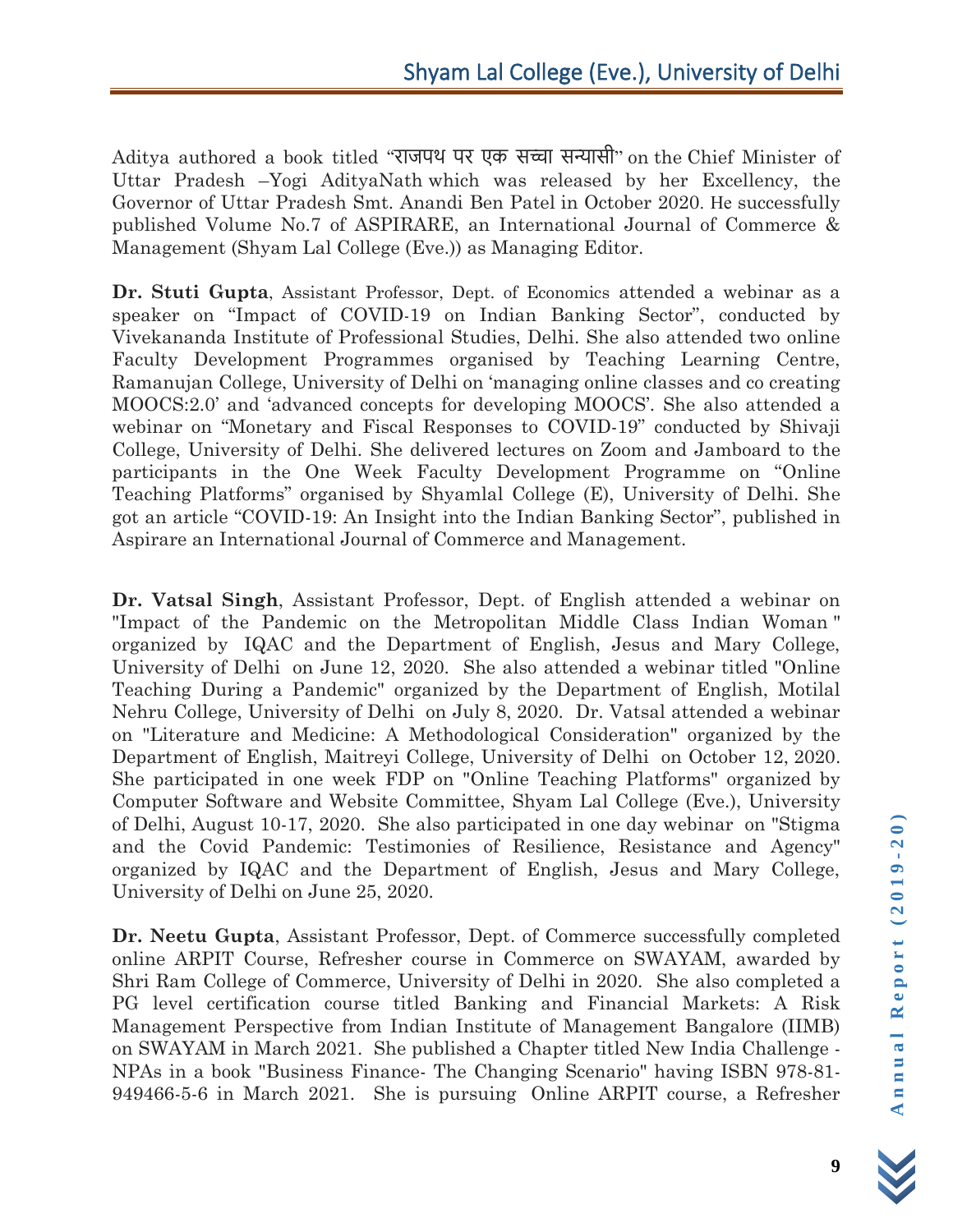course in Commerce in Financial Market & Emerging Business Model from University of Kerala, on SWAYAM.

**Dr. Roli Raghuvanshi**, Assistant Professor, Dept. of Commerce participated in a one-week Faculty Development Program (September 12-20, 2020), on Development of Teacher's e-kit and MOOCs in Four Quadrant Format of e-Content organized by Guru Angad Dev Teaching Learning Centre, S.G.T.B.Khalsa College, University of Delhi ,under the Pandit Madan Mohan Malaviya National Mission on Teachers and Teaching (PMMMNMTT) of MHRD, Government of India. She also participated in a one-week Faculty Development Program (October 11-17, 2020), on Learning Management System (MOODLE) For Online Teaching-Learning Program, organized by Guru Angad Dev Teaching Learning Centre, S.G.T.B.Khalsa College, University of Delhi under the Pandit Madan Mohan Malaviya National Mission on Teachers and Teaching (PMMMNMTT) of MHRD, Government of India. Dr. Roli participated in the one-week Faculty Development Programme on "Online Teaching Platforms" from August 10-17, 2020 organized by Computer Software and Website Committee, Shyam Lal College (Eve.), University of Delhi. She also participated in one-week Faculty Development Program (28th September-6th October 2020) on Fundamentals of Empirical Research, organized by Guru Angad Dev Teaching Learning Centre, S.G.T.B.Khalsa College, University of Delhi ,under the Pandit Madan Mohan Malaviya National Mission on Teachers and Teaching (PMMMNMTT) of MHRD, Government of India. She attended webinar (May 19, 2020) on "Building Self Reliant India in Post Covid Regime" organized by Department of Commerce, Shivaji College, University of Delhi.

**Dr. Manish Karmwar,** Assistant Professor, Department of History has presented four research papers on

- *Swami Vivekananda and the Politics of Religion* in National Seminar on Swami Vivekananda, Indian Culture and Global Peace Jointly organized by SSE, New Delhi, ICPR, New Delhi and Gandhi Smirti and Darshan Smirti, New Delhi on 11-13 December, 2020.
- *Siddis Of Patthar Kuan:A Diasporic Connect (From) Africa To Ahmedabad,* India, Jointly organized by GRFDT, New Delhi, MFA, Manila, Philippines, CISAN, UNAM, Mexico on 2-5 November 2020.
- *Philosophy and Practice of Jainism And Traditional Religions* in War, Conflict & Conflict Resolutions in Africa organized by Society for social empowerment, Delhi and CBU, Bhiwani, on 23-24, JULY, 2020. and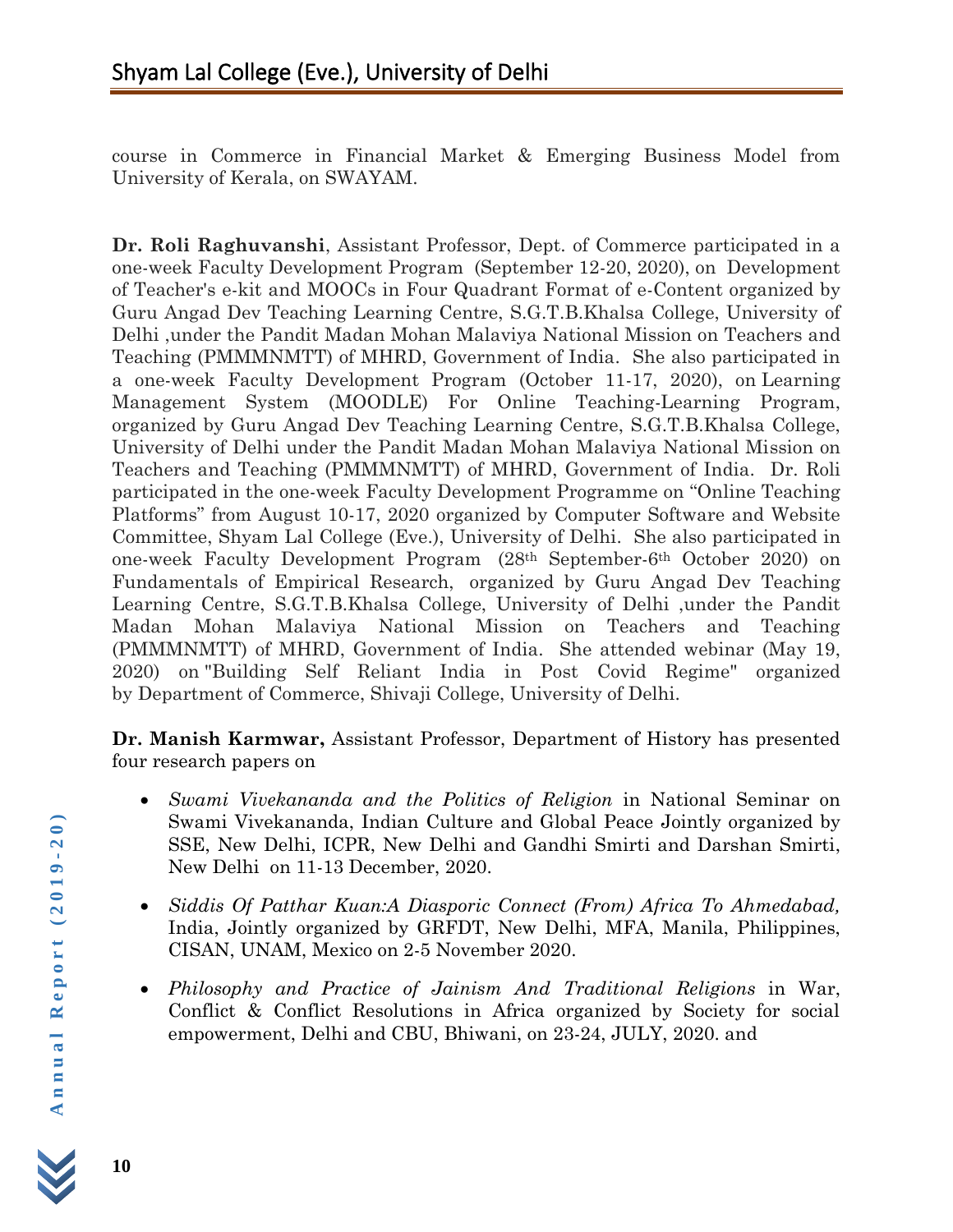• *India-Africa-Covid19: Old Engagements and New Exchanges* organized by Society for social empowerment, Delhi and CBU, Bhiwani, on 25-26 May, 2020.

He has also published two Research papers in the academic year 2020-2021

- Karmwar, M. 2020. India-Africa: Rediscovering Trade Relations through Cultural Assimilation. *VEETHIKA-An International Interdisciplinary Research Journal*, *6*(4),5-15. E-ISSN: 2454-342X, UGC Index no. 44539.
- Karmwar, M. 2020. India-Africa-Covid19: Old Engagements and New Exchanges. *Global Thought*. 4 (16):163-170. ISSN:2456-0898.

**Dr. Sarika Tyagi**, Assistant Professor, Department of English participated in oneweek Faculty Development Program on "Online teaching platforms" from August 10-17, 2020, organised by Shyam Lal College (Eve.), University of Delhi. She participated in the International webinar on "The Politics of Women's Writing", organised by Department of English, Bharti College, University of Delhi on May 26- 27, 2020. She also participated in the one-week (online) Faculty Development Programme on "Emergent Aesthetics of Translation- theory and Praxis" on February 19-25, 2021, organised by Department of English and IQAC Mata Sundri College for Women, DU, in collaboration with Mahatma Hansraj Faculty Development Centre, Hansraj College, DU.

**Dr. Sanjeev Kumar Sharma**, Assistant Professor, Dept. of Political Science attended one-week Faculty Development Programme on 'Online Teaching Platform' (August 10-17, 2020) organised by Shyam Lal College (Eve.). He authored a research paper on 'Various Dimensions of Gandhi for Good Governance'. Sharma attended one-day workshop on Microsoft team on March 4, 2021 to know the significance and utility for teaching purpose. He also participated in a Webinar on 'India's Security Challenges in South Asia' organised by Department of Political Science, Shyam Lal College (Eve.).

**Dr. Karan Gupta**, Assistant Professor, Department of Computer Science, participated in Webinar on "Digital Technologies and Sustainable Innovations in Learning and Research" organised by National Law Institute University Bhopal and Association of Indian Law Libraries on July 2020. He also participated in the One Week Faculty Development Programme on "Online Teaching Platforms" organized by Computer Software and Website Committee, Shyam Lal College (Eve.), University of Delhi in August 2020. He also participated in one day Faculty Development Program on "Microsoft Teams" organized by Computer Software and Website Committee, Shyam Lal College (Eve.), University of Delhi in March 2021. He was a member of committee that formulated the guidelines for the paper "Computer Networks and HTML (BACS03)" of B. A. Program 2nd Year 3rd Semester in August 2020. He was also a member of committee that formulated the guidelines

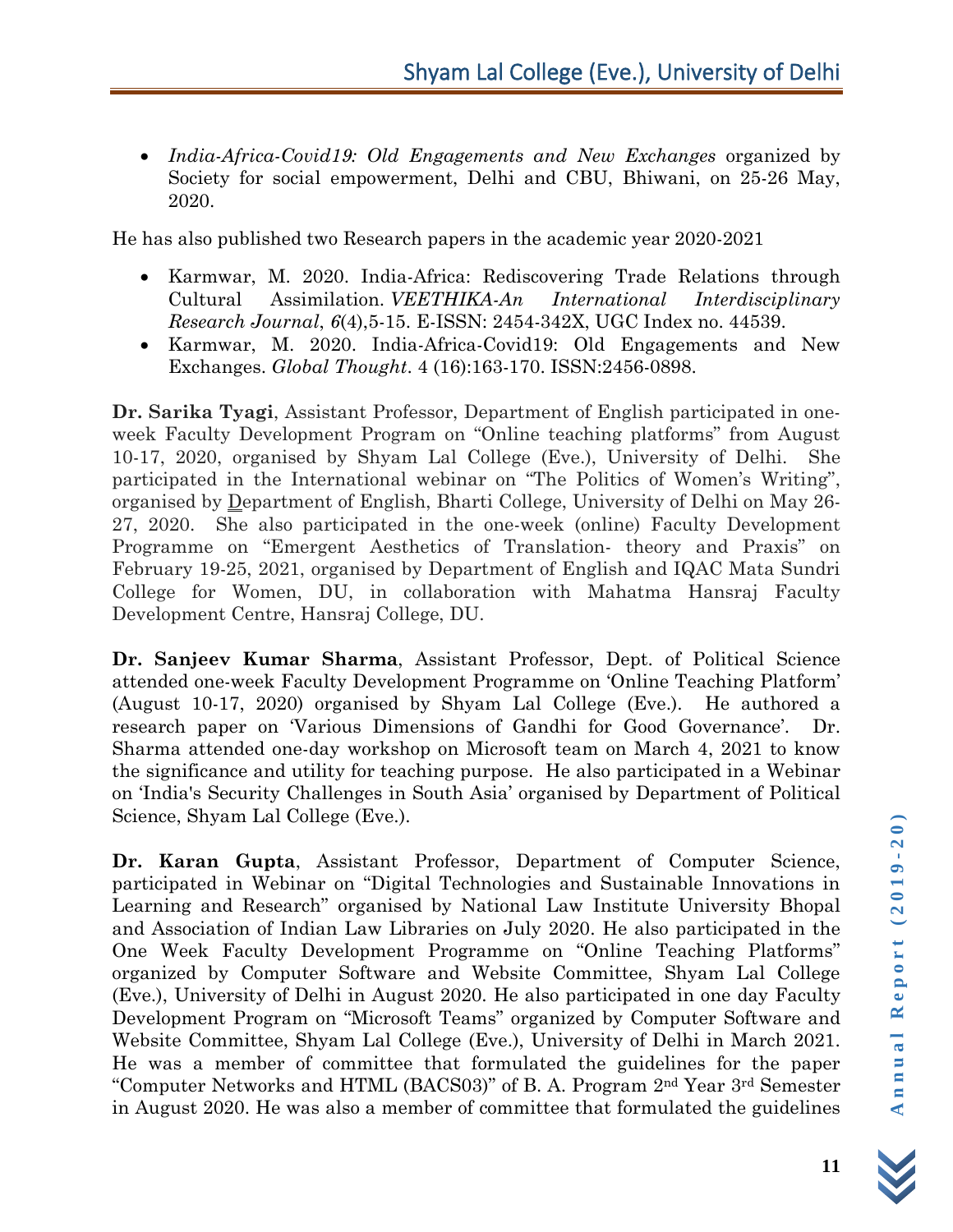for the paper "Computer Networks (CSGE301)" for Honors courses 2nd Year 3rd Semester in September 2020. He was also a member of committee that formulated the guidelines for the paper "Multimedia Systems and its Applications (BACS04)" of B. A. Program 2nd Year 4th Semester in February 2021.

#### **SUBJECT ASSOCIATIONS**

#### **COMMERCE ASSOCIATION**

Commerce Association, AMOUR has organized various programmes throughout the year to aware students on various subjects.

- Poster Making Competition on 'Resist Rape Culture', October 20, 2020.
- Webinar on 'Linkedin', November 23, 2020 and on 'Why to do MBA', February 8, 2021.
- Recruitment Drive Interview-1 on October 6, 2021, Orientation on January 16, 2021 and Interview-2 on January 30-31, 2021
- Initium  $6.0 -$  Bid to Beat 2.0 on March 6, 2021, AD Digiday on March 6, 2021, From Fundamental to Frontline on March 7, 2021, Track, Trail and Tail on March 7, 2021
- Speaker's Forum organized Talk on the following topics
	- o Bitcoin on March 8, 2021,
	- o Corporate Banking on March 9, 2021,
	- o Career Opportunities in Goods and Services Tax on March 10, 2021,
	- o Industries Expectations on March 11, 2021
- PR and Training Session on November 8, 2020

## **COMPUTER SCIENCE ASSOCIATION**

The Department of Computer Science organized various events over the course of the year.

- A Webinar was organised on 18th September 2020, Friday, at 6:15 pm, in Online Mode, on the topic "Career Avenue Options with Computer Science".
- A Webinar was organised, in collaboration with IQAC of the college, on  $27<sup>th</sup>$ February 2021, Saturday, at 3:30 pm, in Online Mode, on the topic "Artificial Intelligence and Natural Language Processing: Perspective & Dimensions".
- A Webinar was organised, in collaboration with IQAC of the college, on  $22^{\text{nd}}$ March 2021, Monday, at 5:30 pm, in Online Mode, on the topic "ICT in Food and Beverage Industries".

## **ECONOMICS ASSOCIATION**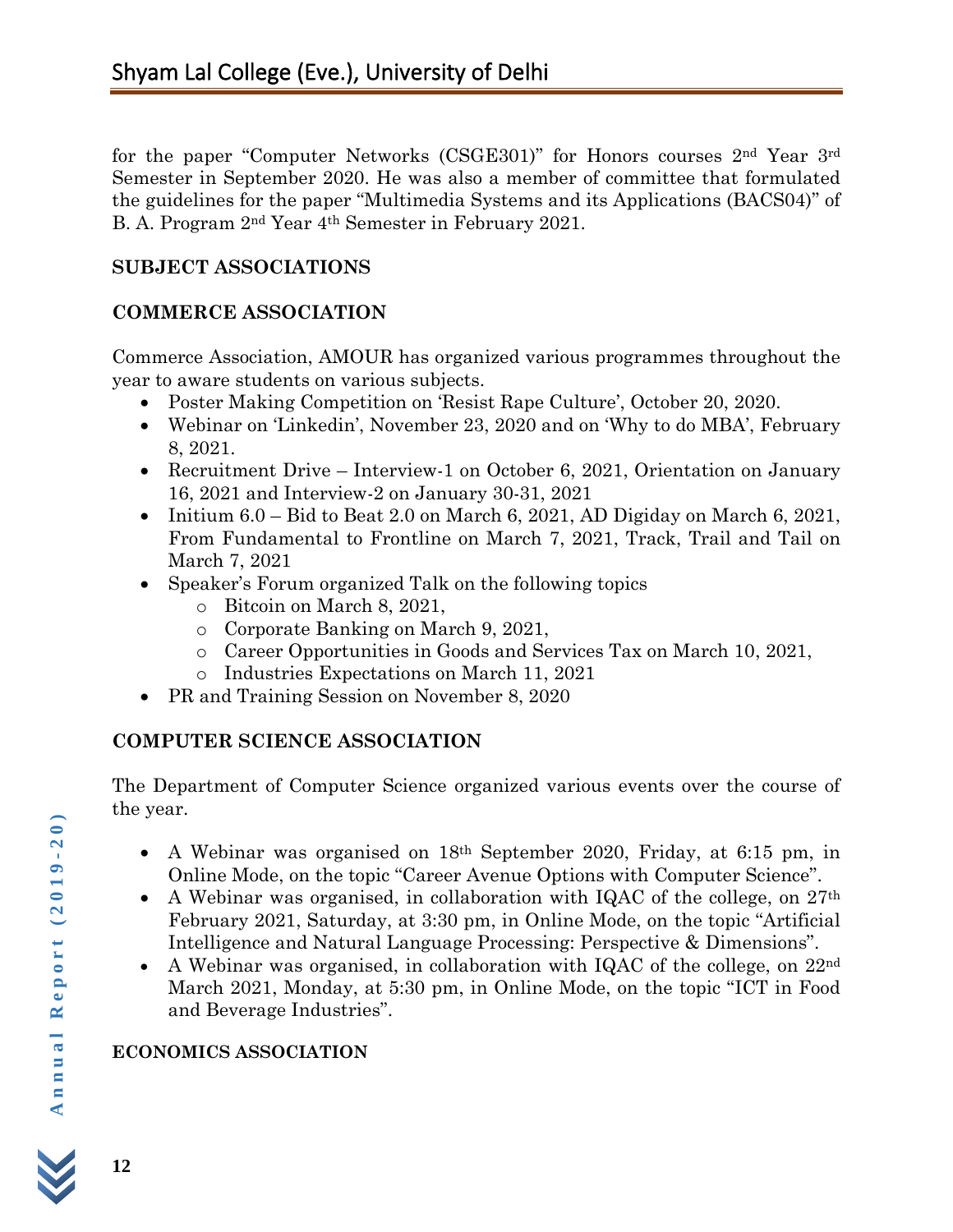The Department of Economics organized Eco-square Fest on February 8-10, 2021. Following seven events were organized through online mode in which almost 400 students participated:

- 1. Legend by legends
- 2. Crack the code
- 3. Students' Parliament
- 4. Kon Banega Arthshastri
- 5. Quizopedia
- 6. Treasure hunt
- 7. Stand-up-comedy

## **ENGLISH ASSOCIATION**

The Department of English, in collaboration with IQAC, organised a one-day webinar "Relevance of Buddhism in India Today" on 31st December 2020 on Google meet. With an active participation of more than 20 faculty members, and chief speakers namely Mr. Bhante Mahendra, Mr. Bhante Rakesh Kumar, Dr Arun Kumar (Assistant Professor, NNM University Nalanda, Bihar) and Dr Sushil Kumar Singh (Assistant Professor, Central Tibetan University, Sarnath, Varanasi). Dr Sandeep Kr. Yadav (Teacher-in-Charge, Department of English) and Principal, Dr. Ramesh Kumar, gave a brief introduction about the topic and emphasized that there is so much to learn from Gautam Buddha's life and how relevant this topic is in this need of hour.

Followed by a note from Principal Sir, the speakers in the panel were invited to share their views. Dr Arun Kumar talked about Theravada Buddhism , which emphasizes attaining self-liberation through one's efforts. Buddhism is one such religion that is also credited to be a religion of pure intellect. It dwells on individual experiences and prompts us to accept only the doctrines which we find acceptable and discard those which we may find unacceptable. Buddhism talks about human life's progress on all fronts, be it social, economic, intellectual or even political, thus leaving no facet of human life untouched.

After that, Dr. Sushil Kumar Singh expressed his views about Buddha's childhood, his luxurious and comfortable life at that time and how he left everything, got detached and moved on the path of "Nirvana". The whole session became very enriching and relevant as some very thought-provoking questions were discussed. In today's world, people have all sorts of material possessions and physical comfort then why are they still unhappy? Why are they still suffering? The answer to all these questions indeed lies in knowing Buddhism in its true sense.

Webinar ended with a vote of thanks delivered by Dr Kusum Devi (Assistant Professor, Department of English, Shyam Lal College Evening).

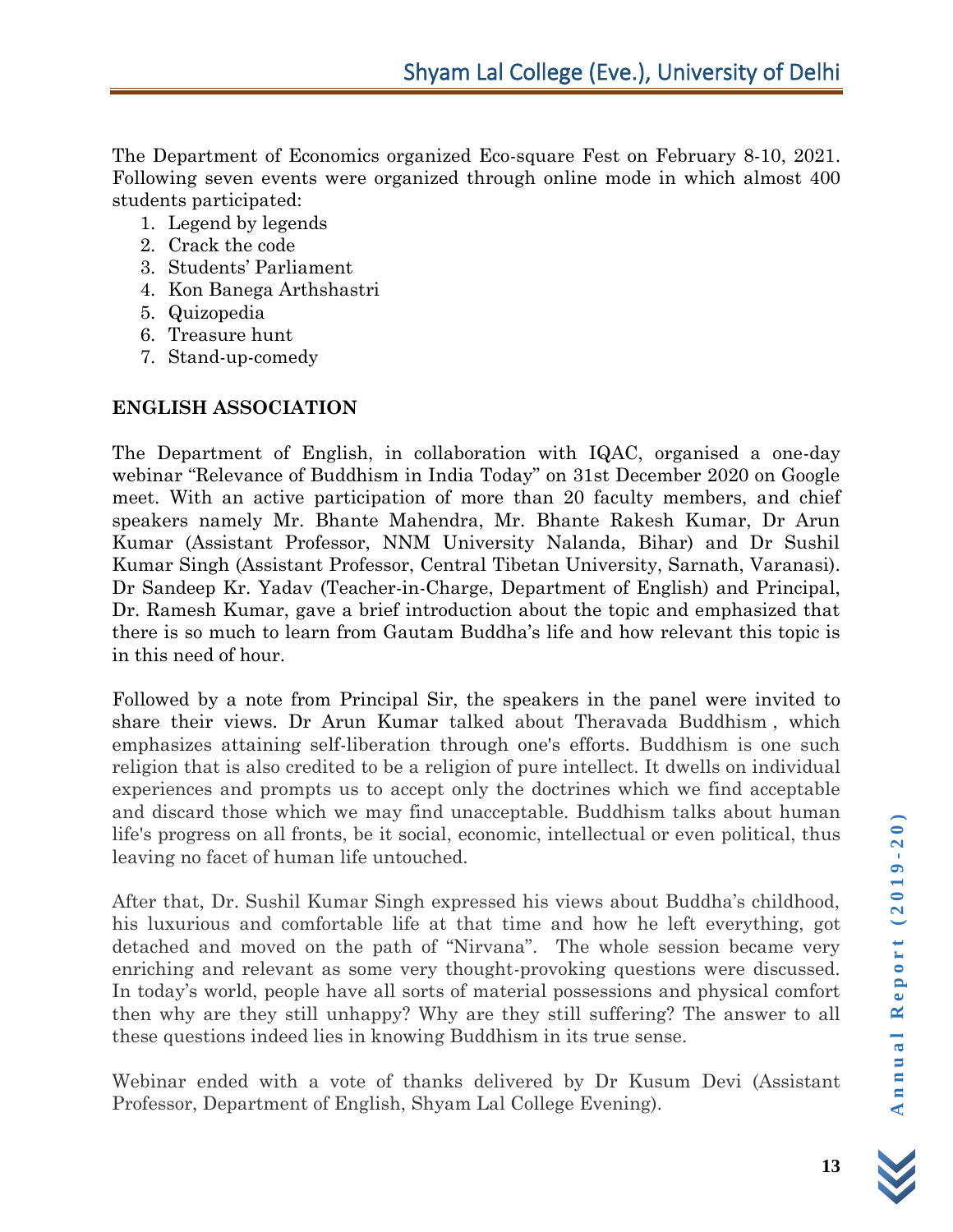### **HINDI ASSOCIATION**

In the session 2020-21 the Hindi Department under the guidance of Departmental Teacher-in-Charge Dr. Sunita Saxena organized several activities. Online Fresher's party was organized by Srijan under the guidance of Dr. Amit Singh, Adviser Srijan on 8th February 2021. The Department also organized online Workshop on "Hindi Mein Takneek ka Vyavaharik Prayog" by Dr. Alok Ranjan Pandey, Ramanujan College, University of Delhi on 3rd March 2021. A new attempt under the advisership of Dr. Amit Singh in Hindi Department in form of "Madhyakaleen Sahityik Paath Geet Gaayan Pratiyogita" (online) was also organized by Srijan on 4th March 2021.

#### **HISTORY ASSOCIATION**

Department of History under the In-chargeship of Dr. D.N. Singh and under the guidance and supervision of Dr. Pramod Kumar and Dr Manish Karmwar has achieved new heights during the academic session 2020-21. Society believes that history is a part of our lives rather than a mere subject. This, distinguished thinking about the subject encourages students to explore more about the historical ventures through various activities of SAKSHYA and find the ways to rectify the mistakes that have been committed in the past to have a better future. Mr Ankit (President), Ms Mandira Paul (Vice-President), Mr Shubham Tiwari (Secretary), Ms Preeti (Joint Secretary) Ms Chandani Sikarwar (Treasurer) and Executive Members Ms Charu, Ms Shakshi, Mr Ajay k. Gupta, Mr Vishesh Kashmi, Ms Priya, and Ms Divya Tyagi have always put in their continuous efforts for successful deliberation of all the events and activities of the Society.

SAKSHYA; The Society of History has organized an online Freshers' Welcome and Orientation Program on 5th December 2020, (Saturday) through Google meet. It has also organized a Seminar on OPEN BOOK EXAMINATION (OBE). The event was held on 7th December 2020, (Monday) in which S.O. Shri Deepak Kumar was invited to make students familiar with the OBE system.

## **GRADUATES SCHOLARS' TALK SERIES (GSTS)**

SAKSHYA is hosting the Graduates Scholars' Talk Series (GSTS), a weekly public talk series under the aegis of the Department of History and IQAC. It takes place every Sunday at 5.00 pm and ends at 6.00 pm. A faculty reviewer is invited to motivate, and provide feedback. The purpose of this unique endeavour is to engage and promote students in the area in which they are enrolled. It gives them exposure to the vast areas of history and prepare them for their future. The series started on 07th February 2021 through Google Meet. It is a great success. Students,

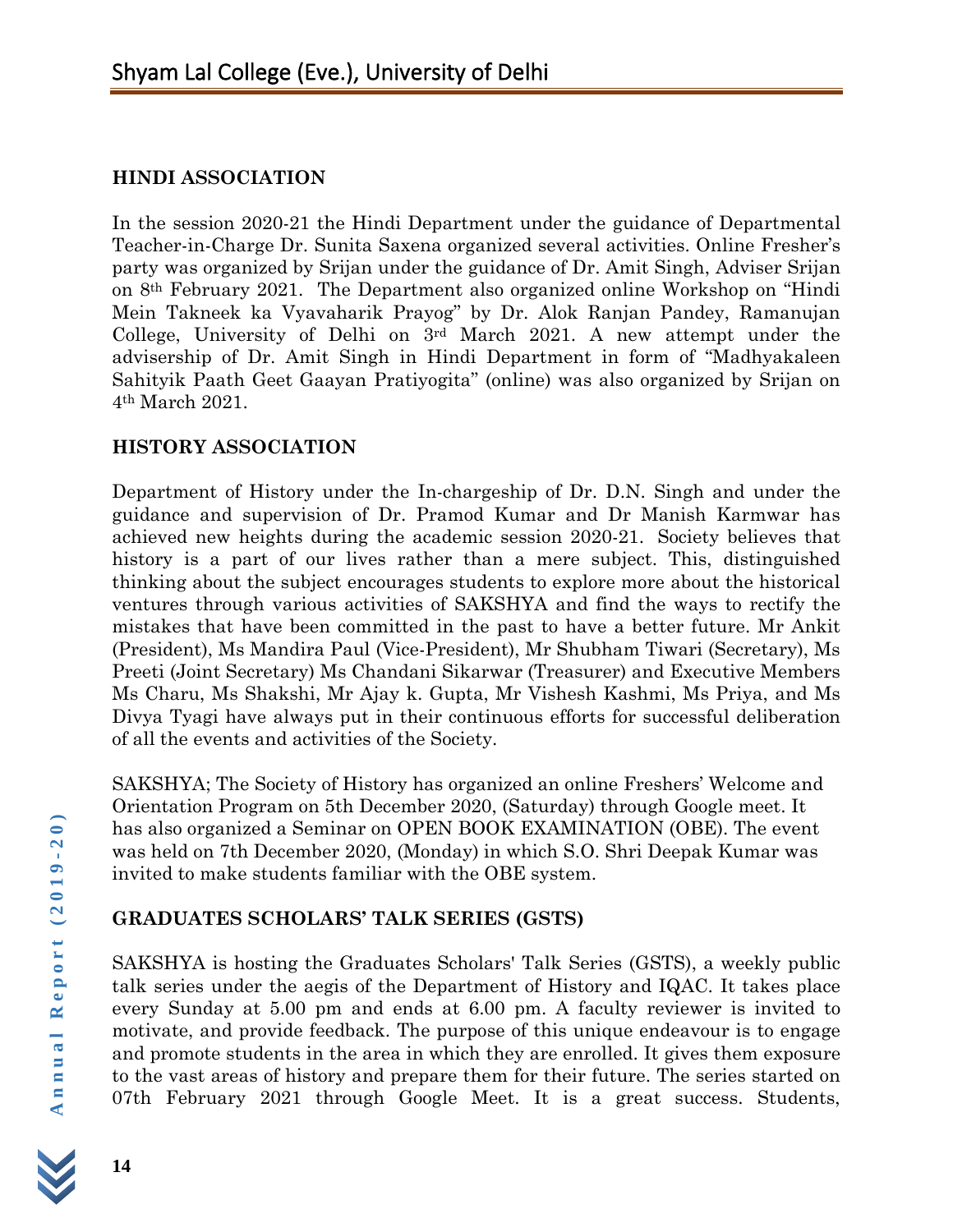enthusiasm to participate in the event is astonishing. Till date, we have hosted 10 public lectures. This talk is indeed a virtuous attempt to enlighten the young minds and bring out most from them. The research done by our young graduates on the topic which they prepare to deliver leaves the audience awe-struck as it shows their deep analytical and critical thinking. This series is spreading wings under the strong guidance of faculty advisor, Dr. Manish Karmwar and student coordinator Mr. Mudit Bhardwaj, Mr. Ajay K. Gupta, Mr. Saurabh K. Singh, Ms. Manvi Saraswat. The below mentioned topics are covered till date.

| <b>TALK</b>   | <b>SCHEDULE</b>                | <b>SCHOLARS</b>    | <b>TOPICS</b>                    |
|---------------|--------------------------------|--------------------|----------------------------------|
| <b>SERIES</b> |                                |                    |                                  |
| GSTS-1        | 7 <sup>th</sup> February 2021  | Mr Mudit Bhardwaj  | REVISTING INDIA'S EARLIEST       |
|               |                                |                    | <b>TRADITIONS</b>                |
| GSTS-2        | 14 <sup>th</sup> February 2021 | Ms Sumul Nazmine   | ART HISTORY OF PAIN              |
| GSTS-3        | $21st$ February 2021           | Ms Manyi Saraswat  | CHANGE IS THE ONLY CONSTANT      |
| GSTS-4        | 28 <sup>th</sup> February 2021 | Mr Saurabh K.      | ECONOMIC CONSTRUCTION &          |
|               |                                | Singh              | <b>CONSTRAINTS OF THE RAJ</b>    |
| GSTS-5        | $7th$ March 2021               | Mr Shivanshu Saini | HUMAN EVOLUTION: THEORY,         |
|               |                                |                    | <b>PROGRESS &amp; DEBATES</b>    |
| GSTS-6        | 14th March $2021$              | Mr Vishesh Kashmi  | 18वीं सदी के बदलते भारत की बदलती |
|               |                                |                    | सांस्कृतियाँ                     |
| GSTS - 7      | $21st$ March $2021$            | Mr Ajay K.Gupta    | WHY EUROPE GREW RICH & INDIA     |
|               |                                |                    | DID NOT?                         |
| $GSTS - 8$    | $28th$ March $2021$            | Mr Shubham Tiwari  | CRICKET, CAST, COLONIES & ITS    |
|               |                                |                    | <b>CONSTRUCTIONS</b>             |
| GSTS - 9      | 4 <sup>th</sup> April 2021     | Ms Divya Tyagi     | PATTERNS OF HILL POLITICS IN     |
|               |                                |                    | BRITISH INDIA                    |
| GSTS -        | $11th$ April 2021              | Ms Preeti Rai      | SIMONE DE BEAUVOIR,              |
| 10            |                                |                    | KAMALADEVI CHATTOPADHYAY &       |
|               |                                |                    | MЕ                               |

#### **POLITICAL SCIENCE ASSOCIATION**

"Prerna", society of Department of Political Science in the guidance of Teacher-incharge, Dr. Sandhya Verma organized various programmes in the session 2020-21, it started from online orientation of the society and go further with its first webinar on "common civil code", speaker was Prof "Nivedita Menon", next an "inter College quiz competition" to another series of webinar on "India's security challenges in South Asia", speaker was Prof "Sanjay Bhardwaj". Society also launched its" YouTube channel Prerna.slce". Our society Prerna also coming up with its second issue of Departmental Magazine "Pramiti' which is a student oriented one.

## **DEPARTMENT OF MATHEMATICS**

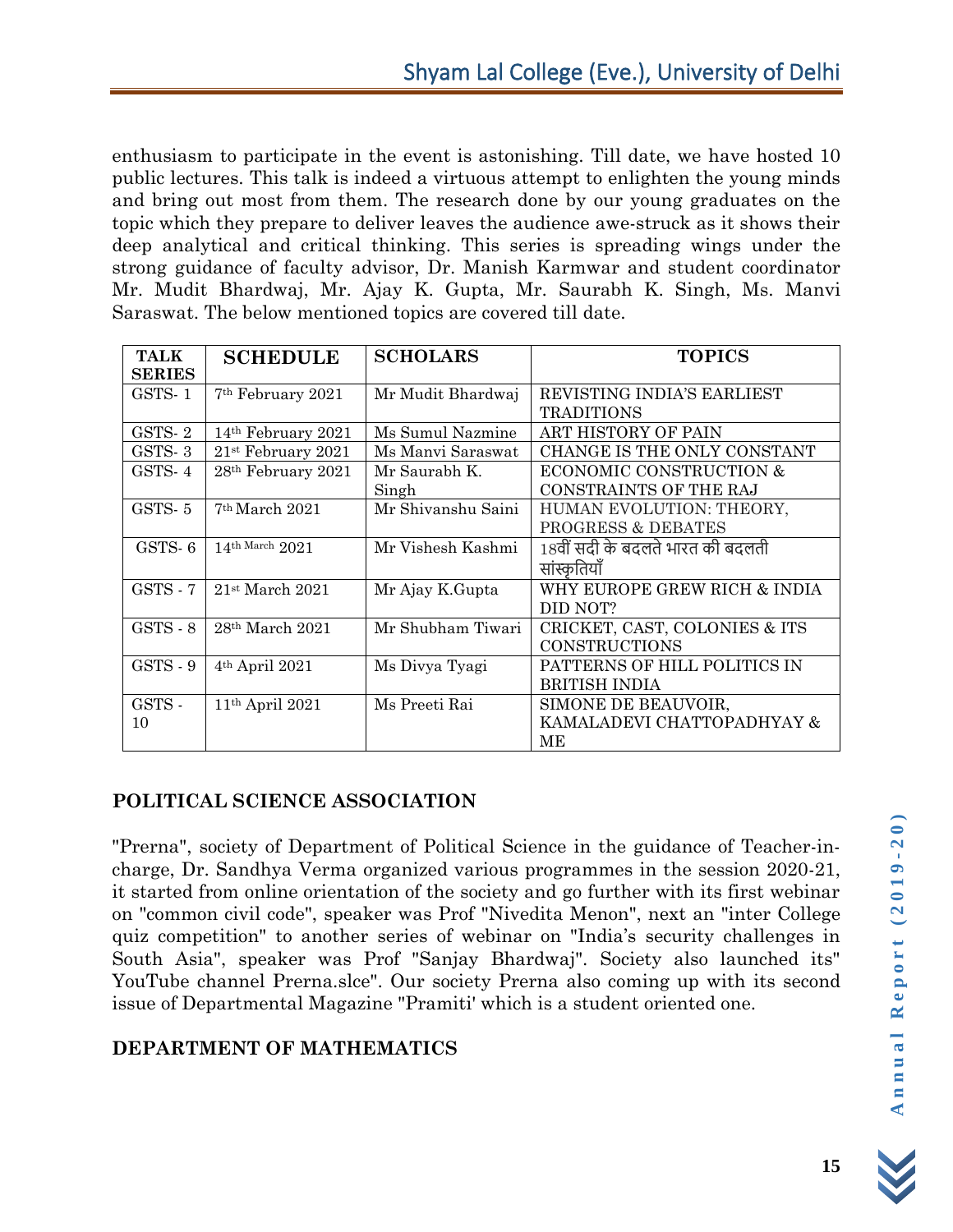Mathematics Department welcomed the fresher's in the orientation programme and familiarize them with the activities of college and department. Also, department introduced them with their entire course and gave counselling regarding SEC papers and GE papers.

Mathematics Department introduced its Mathematical Society 'EUREKA' this year and began a new journey with a three-day Mathematics Fest 'INFINITY-21' from April 2-5, 2021 including the events Quizical Eureka (an inter college Quiz Competition), Inter college Paper Presentation, and a webinar through online mode.

#### **STUDENTS' UNION**

The Students' Union of Shyam Lal College (Eve.) for the Academic Session (2020- 21) could not organize its Annual Fest "VASANTIKA-2021" due to the present epidemic situation created by the pandemic COVID-19.

#### **NCC**

NCC Unit of Shyam Lal College is associated with 5 DBN, Kashmere Gate. The College NCC Unit with a strength of more than 160 cadets, under the leadership of Associate NCC Officer, LT. Anil Kumar, participated in the following activities:

- EBSB -01 (2 cadets participated)
- EBSB -02 (2 cadets participated)
- EBSB -03 (8 cadets participated)
- EBSB -04 (4 cadets participated)
- EBSB -05 (10 cadets participated)
- CATC 2021 B certificate (41 cadets participated)
- CATC 2021 C certificate (57 cadets participated)

# **DISCIPLINE**

College has every reason to feel proud that its Discipline cum Anti-Ragging committee under Convenership of Dr. Amrendra Kumar Singh has been working effectively and meticulously throughout the year. As a result, there has never been any report of indiscipline in the college during academic session 2020-21.

#### **NSS**

NSS unit of the College organized several activities throughout the year under the Convenership of Dr. Pramod Dwivedi. It observed 'Vigilance Awareness Week – 2020' from 27th October to 2nd November 2020. On 26th November 2020, Constitution Day was celebrated. On 31st October 2020, National Unity Day was

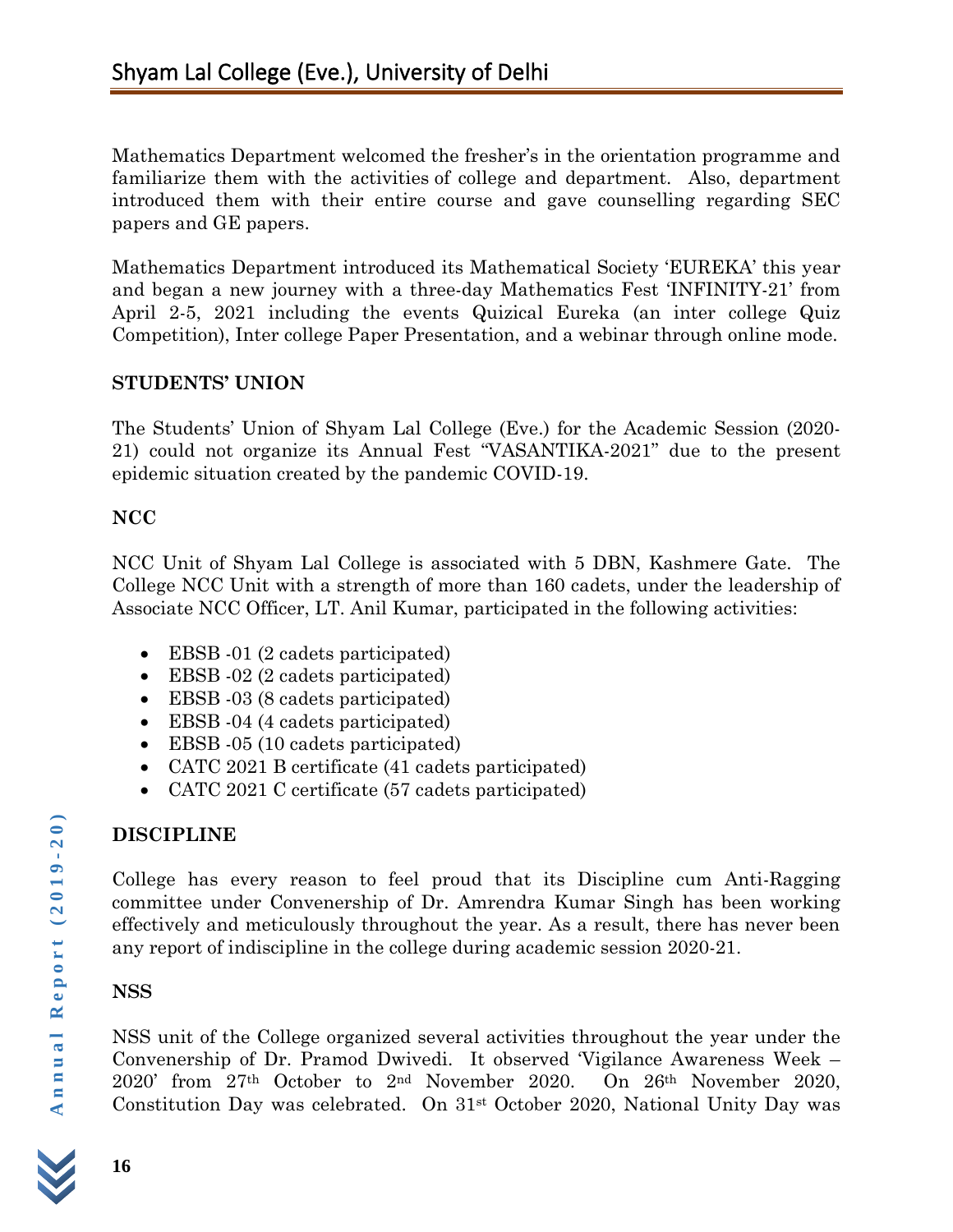observed and, on this occasion, the Principal and the Programme Officer of the NSS unit of the College participated in the National Unity Day observation by the University of Delhi at Gandhi Bhawan, University of Delhi. To commemorate Shaheed Diwas on 23rd March 2021, NSS unit of the College organized Essay Writing Competition and Poetry Writing Competition.

#### **ECO-CLUB**

The Eco-Club is an active Club. It focuses on awareness about environmental issues among young students. In the concluding session 2020-21 too, the Club continued the same. It organized Swarachit Kavita Paath Pratiyogita on the theme of "Paryavaran" on 10th October 2020. A Webinar on "Love of Nature has common Language" by Dr. Poonam Ahuja on 20<sup>th</sup> October 2020. Pradushan Rahit Diwali Karyakram on the theme of "Yeh Deepawali Paudho aur Diyon wali" on 14th November 2020. Orientation Programme on "Glimpses of Eco-club Activities with Short Documentary screening on Environment" was also organized on 14th January 2021. A Webinar on "Holi Ki Umang Prakartik Rango ke sangh" by Dr. Nityanand Augusti was also organized on 26th March 2021.

There were some more events in the pipeline which could not be undertaken due to sudden Pandemic COVID-19, long lockdown and closure of the College.

#### **INTERNAL COMPLAINTS COMMITTEE**

The college campus is a gender sensitive zone and makes every possible effort to maintain gender equality in the campus. The college has a policy of zero tolerance and complaints / grievances about sexual harassment are complaints are heard in person by the Internal Complaints Committee, which comprises of at least 50% of women members in all. Also, complaint boxes have been placed at different places in College for reporting of grievances. Boards containing details of all members of the committee have also been displayed.

#### **DEBATING SOCIETY - 'DEBSOC'**

DEBSOC, a debating society is one of the most active societies of the college. It was formed in the session 2017-18. DEBSOC was active throughout the session under the convener ship of Kumar Prashant, associate professor department of political science. DEBSOC organised an Intra college debate competition on the topic 'Open Book Examinations for the coming year' on 6th December 2020. The society also organised a workshop for students on 'How to improve debating skills' on 10th February 2021. The society has also organised an inter-college debate competition on 6th April 2021 on the topic **'**Multiexits in New Education Policy will open New

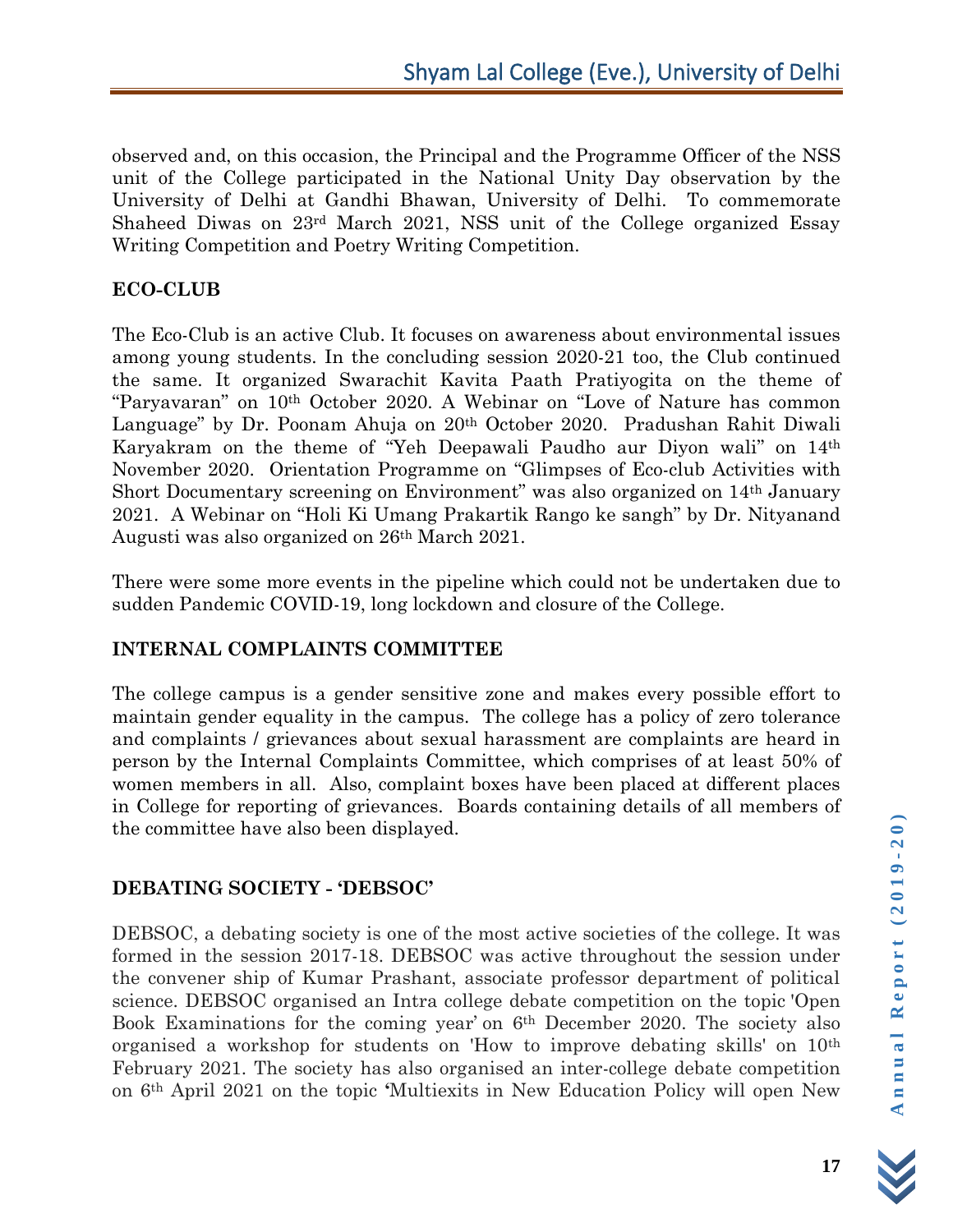windows for the Students**'** on google meet due to the ongoing COVID-19 pandemic. This year DEBSOC made a team of 13 members who cordially organize debating competition and train students for inter as well as intra college debate competition, besides it they also help the students to improve their debating skills. Mr. Himanshu Badal (President), Ms. Shagufta Ansari (Vice President), Mr. Ajay Kumar Gupta (Secretary), Ms. Neha Sharma (Joint secretary), Mr.Saurabh Singh (Promotional in-charge) and Mr Michael Jackson and Mr. Suraj Jha (Team members) have always put in their continuous efforts for successful deliberation of all the events and activities.

## **LIBRARY**

Our Library has a rich collection of over 52,329 books covering an array of different disciplines. It subscribes 14 Hindi & English Newspapers, 55 magazines and journals. E-resource facility is also available through which students and teachers can access the world's best databases, DULS, E-Journals, E-books, N-List and Reports. Our library is automated and ensures the availability of current titles by consulting publishers', catalogue, book reviews and publisher websites. Open access facilities to students and staff are available on ground floor and upper library building.

The library is computerized with bar coded books and membership cards. Xerox facility is also available for the staff members. The existing ceiling of the number of copies of a title to be purchased has been increased from five to twenty in view of new syllabi. The new arrivals are duly notified and prominently displayed.

#### **MAGAZINE COMMITTEE**

Shyam Lal College (Eve.) publishes its college magazine annually. College magazine is an ultimate saga of the beautiful and blessed minds of the students, written by the students, for the students. There is an ambitious and talented team of students, who with the support of respected teachers showcase the talent of their college mates by thoroughly proof reading and editing wherever required. The team of mentors supervise and thus provide the readers of the magazine connect to the campus life.

The college magazine attempts to inform, educate, engage, inspire and also entertain a diverse readership. It also reflects the values which we try to imbibe in the students of our college. The magazine constitutes of original articles in the form of prose, self-composed poetry, short story, features, short essays, activities of the college, photographs of various events organized by the committees of the college. Under the able guidance of Dr. Pravin Kumar, Hon'ble Principal of our college, Dr. Deepika Verma, Dr. Sunita Saxena, Dr. Preeti Shukla and Dr. Kusum Devi and the

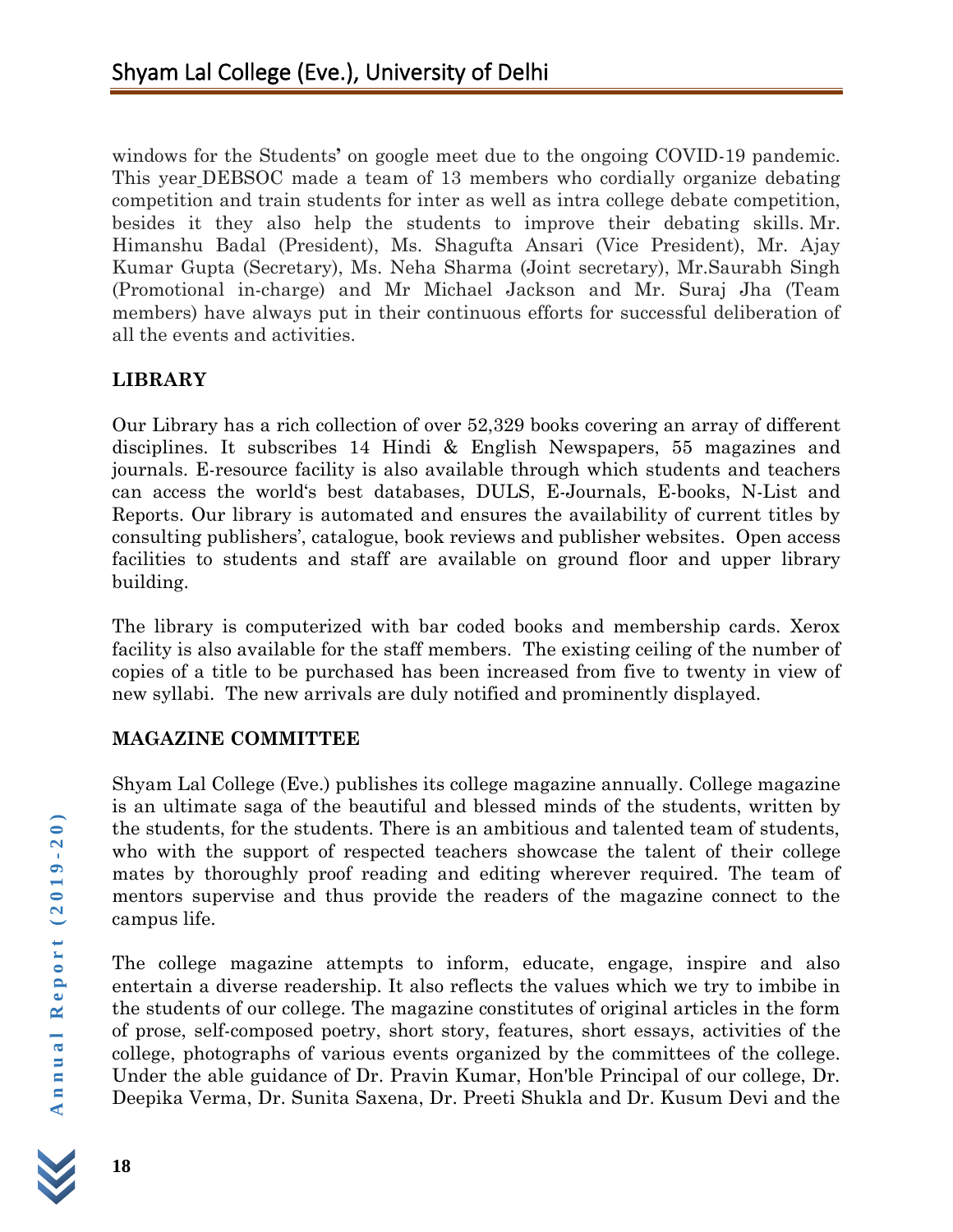Students of the Editorial Board have timely got the magazine printed. It was lauded by one and all.

#### **SPORTS**

Sports Admissions were successfully done under the convenership of Lieutenant Anil Kumar Verma. However, more events and championships could not be undertaken due to sudden Pandemic COVID-19, long lockdown and closure of the College.

#### **ART, DRAMA & CULTURAL SOCIETY**

'Abhivyanjana', Art, Drama and Cultural Society of the College under the Convenership of Dr. D.N. Singh has all the dedicated students working in all segments viz. Vocal, Dance and Play. Apart from that this Committee has contributed by exploring talents among the students such as anchoring, decoration and other related activities, which can make any event of this society successful in the college in the years to come. Annual festival 'Genesis' is celebrated every year in the month of March/April.

#### **GANDHI STUDY CIRCLE**

Gandhi Study Circle under the Convenership of Dr. Amit Singh has organized many events throughout the year. Gandhi Study Circle organized Gandhi Jayanti Samaroh on October 1, 2020 followed by Swachhata Shapath, Bhajan presentation. On the same day a Lecture on "Hamara Aaj Aur Mahatma Gandhi ka Chintan" was delivered by Professor Ramesh Chandra Bhardwaj, Director, Gandhi Bhawan, University of Delhi. The Lecture was highly appreciated by faculty members and students. A large number of students and faculty members were present. Gandhi Study Circle organized an Intra College Extempore speech competition on October 29, 2020. Many students participated in that competition. Gandhi Study Circle also organized an Intra College Poster Making Competition on the theme "Communal Harmony" on 28th January 2021. Gandhi Study Circle also organized an Intra College Singing Competition based on National song and folklore on February 15, 2021.The Convener of Gandhi Study Circle attended a 10 days Summer Workshop on "The regeneration of Indian society in the light of constructive programmes of Mahatma Gandhi" from 10<sup>th</sup> to 20<sup>th</sup> August, 2020 organized by Gandhi Bhawan University of Delhi through virtual mode in Association with Hindustani Sahitya Sabha Rajghat, Delhi. Our Gandhi Study Circle persistently awarded Best Gandhi Study Circle by Gandhi Bhawan, University of Delhi for the session 2020-21. Gandhi Study Circle also participated in many programs and events organised by Gandhi Bhawan, University of Delhi from time to time.

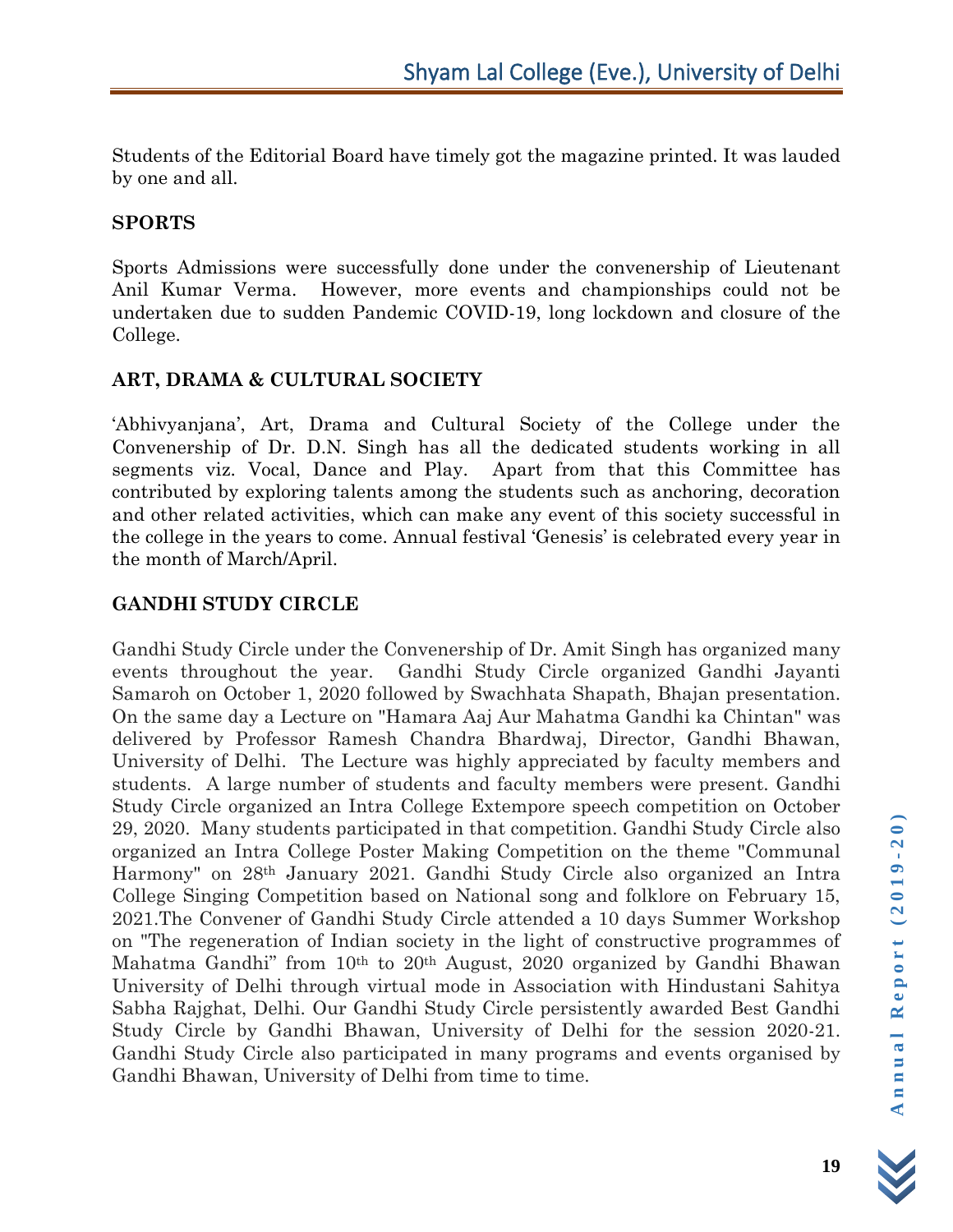#### **GARDEN COMMITTEE**

The Garden committee under the Convenership of Dr. Sarita started the academic session 2020-2021 buying pots and plants for the nursery. The aim was to make nursery more beautiful.

The Evening unit of the nursery was able to get more area for nursery. The soil was purchased for levelling of the land of new area acquired for nursery. This new area is being developed for keeping more pots and plants. The college also purchased Net for safety of plants and flowers.

It was decided to make Herbal Garden within the new area so as to plant herbal plants. More steps will be taken to make it more useful for the community.

## **COMPUTER SOFTWARE & WEBSITE COMMITTEE**

The computer Software and Website Committee has been active throughout the academic year 2020-2021 under the convenorship of Dr. Bharti, Department of Mathematics. It is a crucial year especially for this committee due to Corona pandemic. This year, our committee facilitated our college teaching faculty through online teaching applications trainings programs time to time. Also, our committee created all teaching faculty and non-teaching staff members college G-suite accounts. Later, after recommendations from Delhi University, we have created college Microsoft 365 account. 2000+ student's Microsoft IDs have been created and 70+ teaching faculty Microsoft IDs has been created in this account.

- Computer Software and Website Committee organized One Week Faculty Development Programme on "Online Teaching Platforms" from August 10-17, 2020. This programme included hands on training on Google Classroom, Google Meet, Zoom, Google Forms, Jamboard, Insert Learning etc.
- Computer Software and Website Committee in collaboration with DUCC and Microsoft organized One Day Faculty Development Programme on "Microsoft Teams" on March 4, 2021.

## **ENABLING UNIT**

Enabling unit of the College has been catering to the needs of Visually impaired students as well as teachers from time to time. A special room with all the facilities has been provided to them in order to facilitate their academic work in the college.

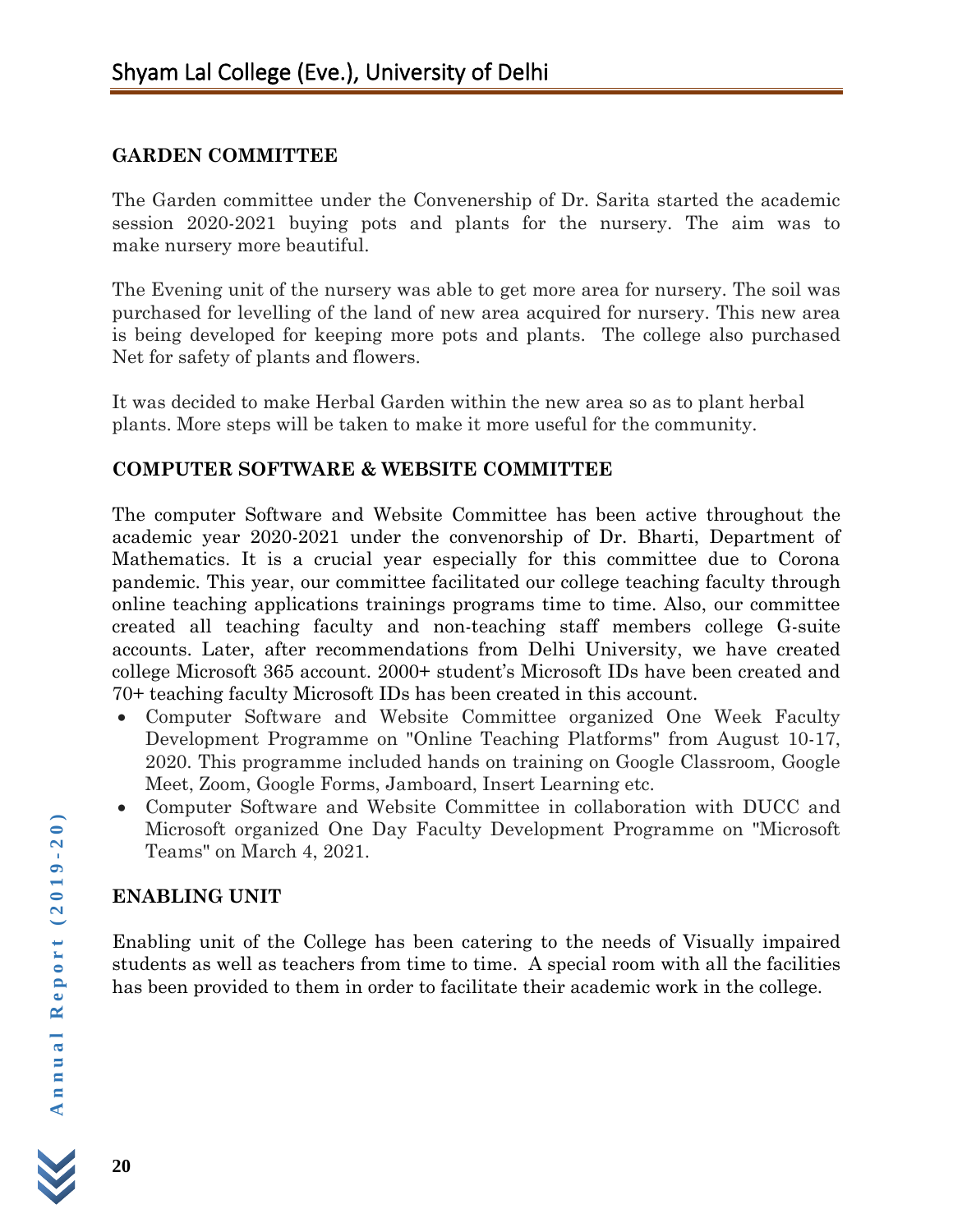#### **ASPIRARE: AN INTERNATIONAL JOURNAL OF COMMERCE & MANAGEMENT**

The College published the Volume No.7 September 2020 issue of Aspirare, an International Journal of Commerce & Management (Print & online both) which is an Annual Refereed and Blind peer Reviewed Journal under the leadership of Principal, Dr. Ramesh Kumar, as Editor-in-Chief and Aditya P. Tripathi, Ph.D. as its Managing Editor.

#### **PLACEMENT CELL**

Placement Cell unit under the leadership and patronage of Dr. Ramesh Kumar, Principal and convenership of Dr. Aditya P. Tripathi is having a very active placement cell. Reputed companies like Easemytrip.com, One Teas, Chartered Club, Reading Right, Zomato, etc. have shortlisted /Selected 25 students in the current Academic Session.

Due to pandemic, most companies which were visiting campus in the past could not visit this year but we are hopeful to have their vibrant presence in the forthcoming academic session.

#### **WUS HEALTH AWARENESS COMMITTEE**

WUS committee under the convener ship of Dr Stuti Gupta remained energetic throughout the year. Committee organised a "Slogan writing Competition" and "Self Posed Photography" on 'Prevention of Dengue and Chikungunya'.Dr Shelly Gupta gave a Webinar on "Dental Visits and Oral Health". The lecture was very informative and appreciated by the students and teachers. It was an interactive session and our students and faculty benefitted immensely from this.

## **PHOTOGRAPHY & FILM SOCIETY 'PICOHOLICS'**

In this pandemic time, photography society tried to promote those who can see life from different angles with different lenses. Under the Convenership of Dr. Reenu Gupta, the Photography & Film Making Society 'PICOHOLICS' organized the online inter college photography Competition "ALCHEMY" on 18th November to 21st November, 2020. The society also successfully organized Orientation Program for first year students in the month of February, 2021. 'PICOHOLICS' organized photography and film making based quiz, 'QUIZTOPHER' on 12th March, 2021 and 'CINESTROPHY': Online short video making competition on 10th March to 14th March, 2021. More than 50 participants from different colleges and universities participated in this event.

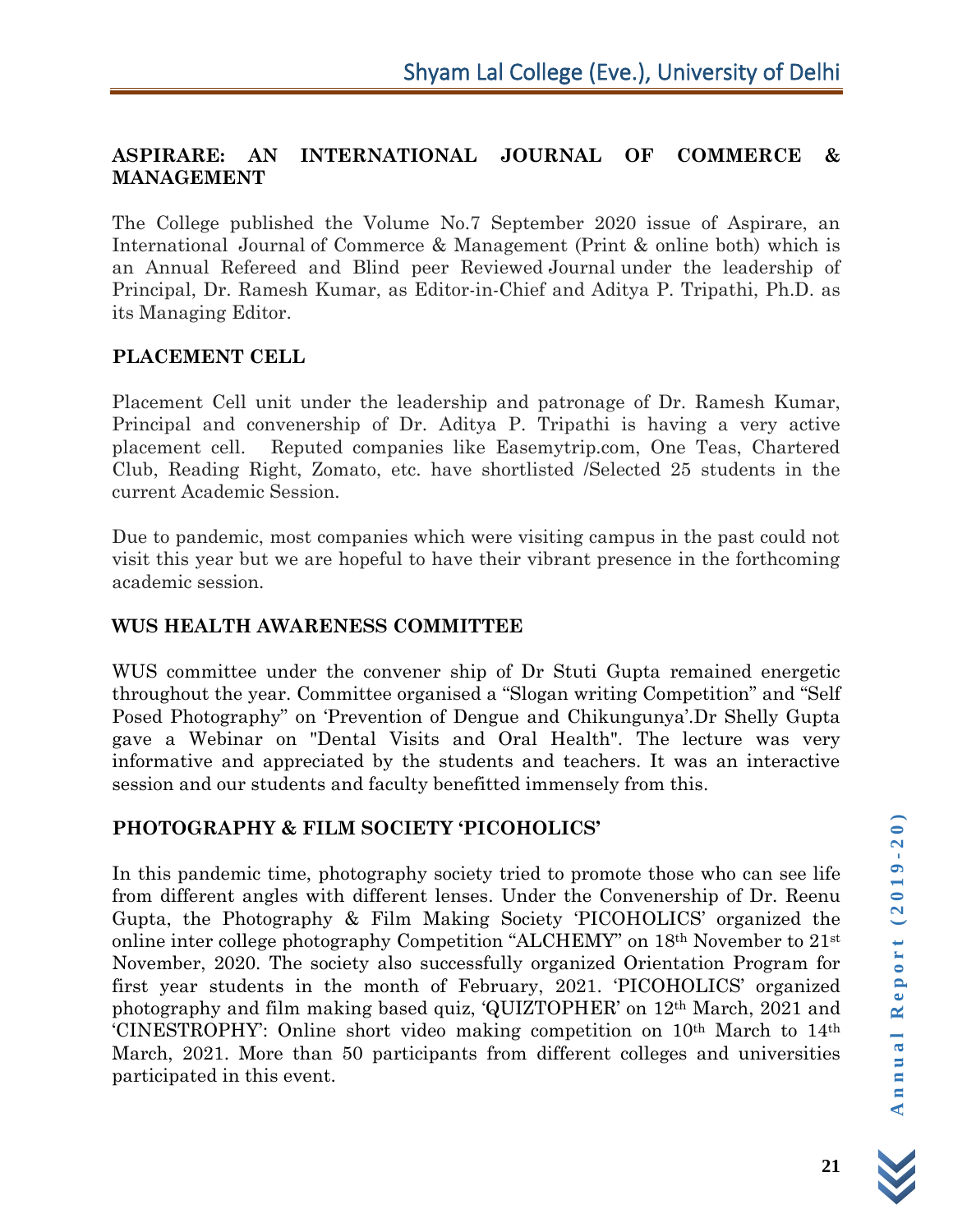#### **SKILL DEVELOPMENT COMMITTEE**

Skill Development Committee, under the Convenership of Dr. Ritesh Bhardwaj, organized following activities during the year:

- Orientation Programme on 13<sup>th</sup> January 2021
- Webinar on "Administrative Help" during Pandemic, dated 16<sup>th</sup> January 2021
- Webinar on "Career in Education", Speaker: Dr. Satvir S. Barwal, M.V. College of Education, University of Delhi, February 20, 2021.
- Webinar on "How to Built a Strong CV/Resume", Speaker: Mr. Amil Poddar, Senior Regional Manager of TIME Institute, February 26, 2021.
- Webinar on "Career in Judiciary", Speaker: Dr. Vikash Kumar, Department of Law, Campus Law Centre, University of Delhi, February 23, 2021.
- Webinar on "How to do well in Group Discussion?" Speaker: Mr. Amit Poddar, Senior Regional Manager of Time Institute, February 23, 2021.
- Webinar on "What After Graduation…" Speaker: Mr. Amit Poddar, Senior Regional Manager of Time Institute, March 5, 2021.
- Webinar on "India's Security Challenges in South Asia", jointly organized by Skill Development Committee and Department of Political Science, Shyam Lal College (Eve.) on March 16, 2021.
- Webinar on "Women Safety and Law" Speaker: Dr. Vikash Kumar, Department of Law, Campus Law Centre, University of Delhi, April 15, 2021.
- Skill Development Committee was very instrumental in giving academic and other support (psychological and academic support) to all students of University of Delhi during pandemic. They have shared their video message at social media, telegram group of Skill Development Committee and other social media groups of University of Delhi.
- Organized "Ambedkar Memorial Lecture" in collaboration with IQAC and Department of Political Science, Shyam Lal College (Eve.) on April 8, 2021. Prof. N. Sukumar, Department of Political Science, University of Delhi was the speaker.

# **ENACTUS**

Enactus has been running various sustainable community development projects to bring a change in the Society. A team of 16 students under the guidance of Faculty Advisor Dr. Aditya Tripathi have succeeded contending three Projects:

Project Lakshay Project Swabhimaan Project Amrit

Enactus SLCE organized an Orientation program on 17th January 2021. In that orientation program, we present and explain our projects in front of the freshers